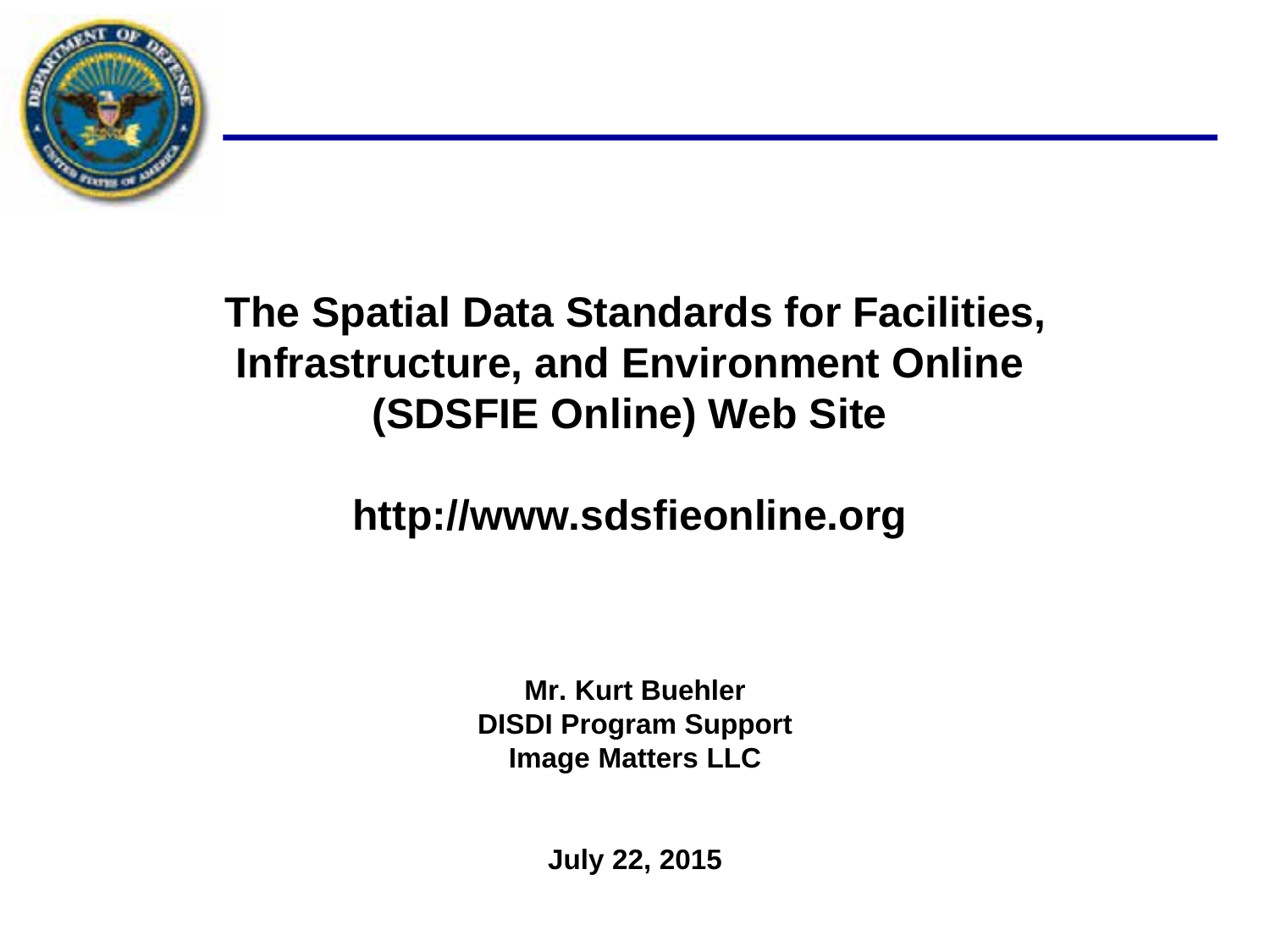

- Overview of SDSFIE Online
- Models & Workflows
	- Browse/Generate
	- Data Dictionary
	- Model Builder
	- Validation Tool
	- Migration Tool
- SDSFIE-M Metadata Style for ArcGIS
	- Metadata round-tripping (SDSFIE Online 6 ArcGIS)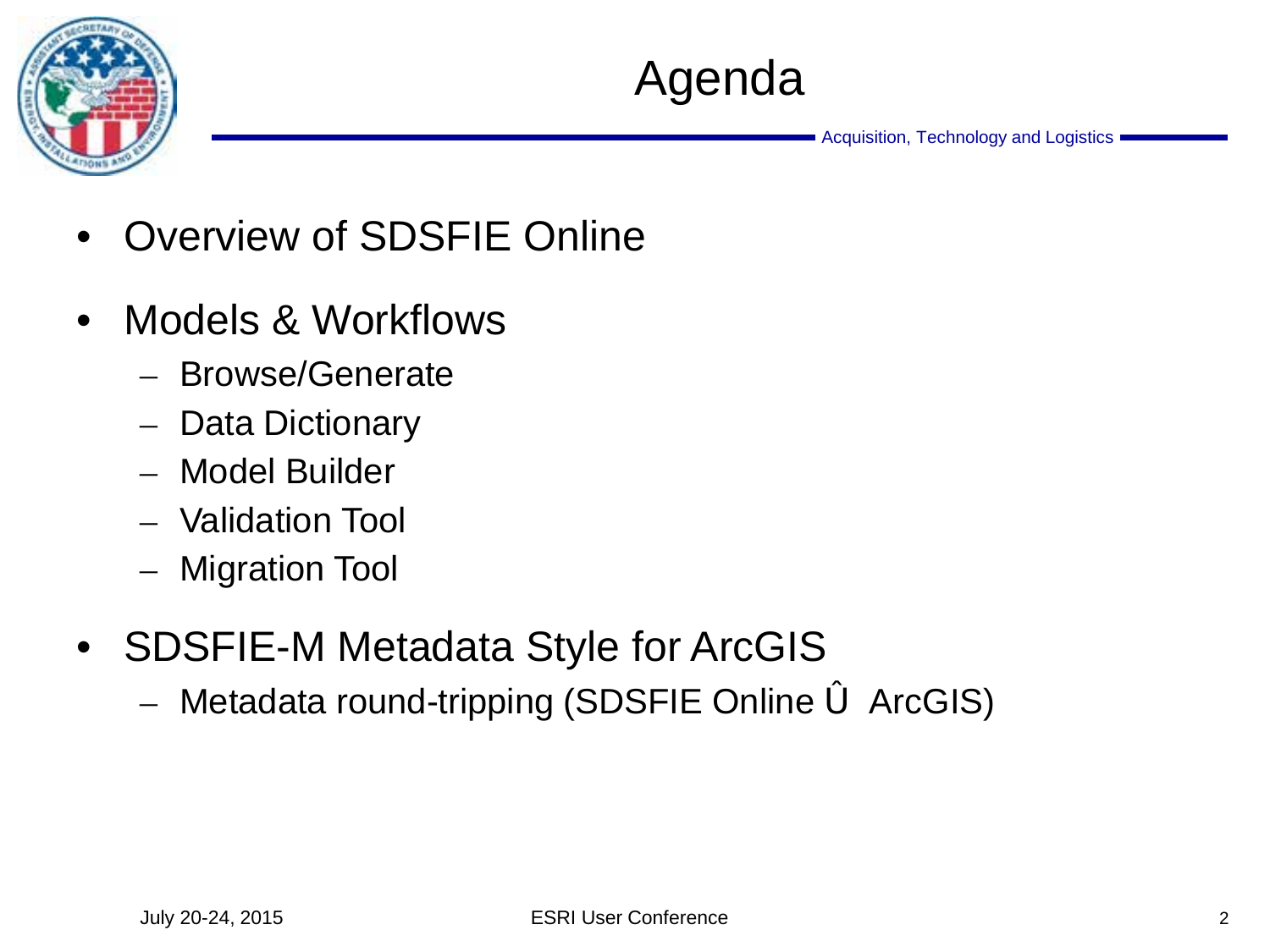

- SDSFIE is a family of standards that are managed by the Installation Geospatial Information & Services (IGI&S) Governance Group (IGG).
- SDSFIE Online provides implementation support to the SDSFIE user community.
- The SDSFIE Governance Plan states it this way:
	- SDSFIE Online is a web-centric interface that enables users to access documentation, participate in functionality and utilize tools that support the goals of the SDSFIE family of standards.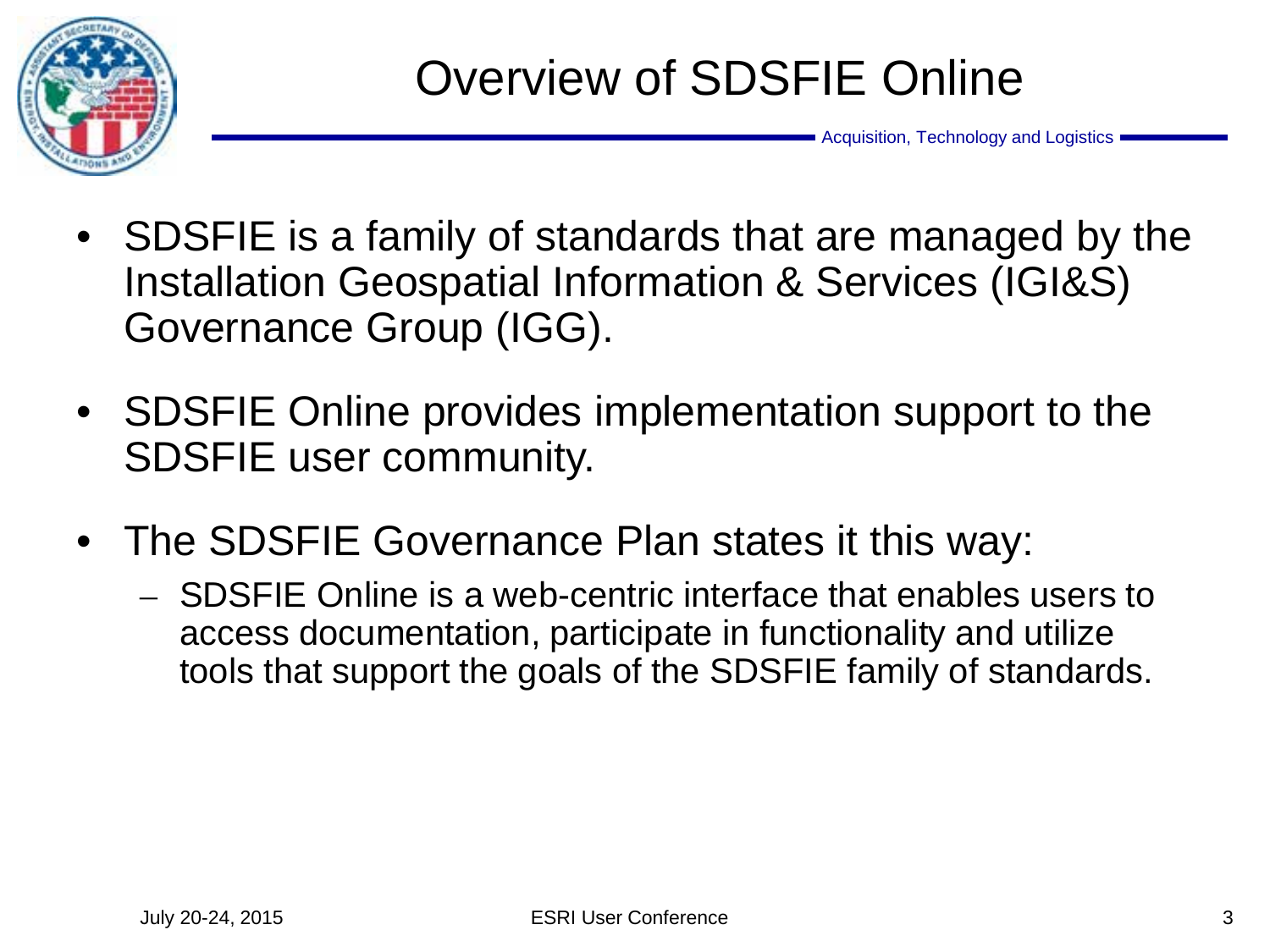

# Overview of SDSFIE Online

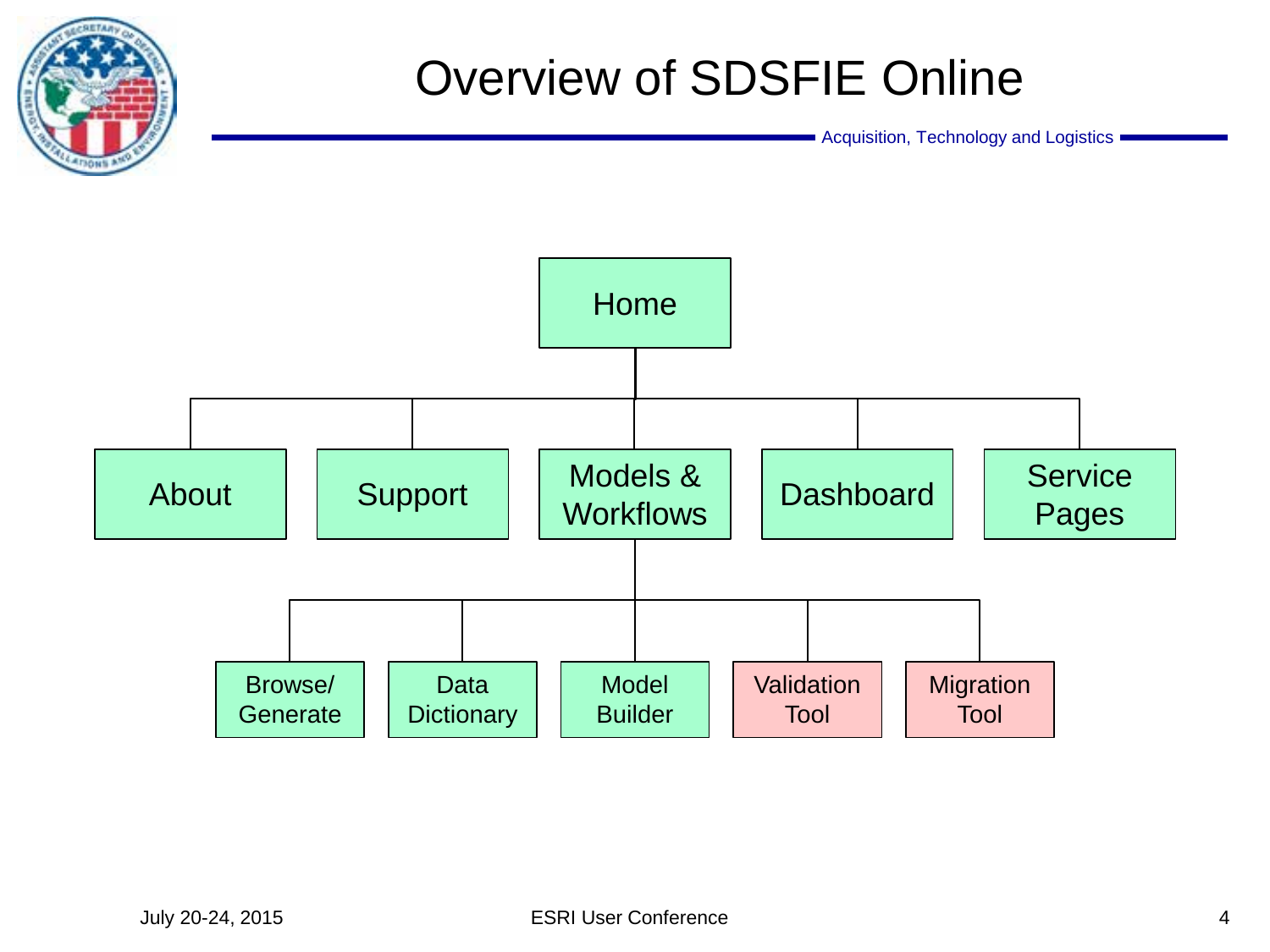

- Currently, all are oriented towards the SDSFIE-Vector standard
- Browse/Generate
	- Browse one approved *or draft* model at a time
	- Generate physical (Excel) and logical (XML Workspace) models
- Data Dictionary
	- Search for keywords across all approved SDSFIE-V Models
- Model Builder
	- Build a new model by adapting an existing approved model
	- Import a model defined as an adaptation using an Excel template
	- Create a model via import of an XML Workspace document
- Validation Tool (under construction)
	- Validate an XML Workspace document against an approved model
- Migration Tool (under construction)
	- Migrate a geodatabase from one version of SDSIFE-V to another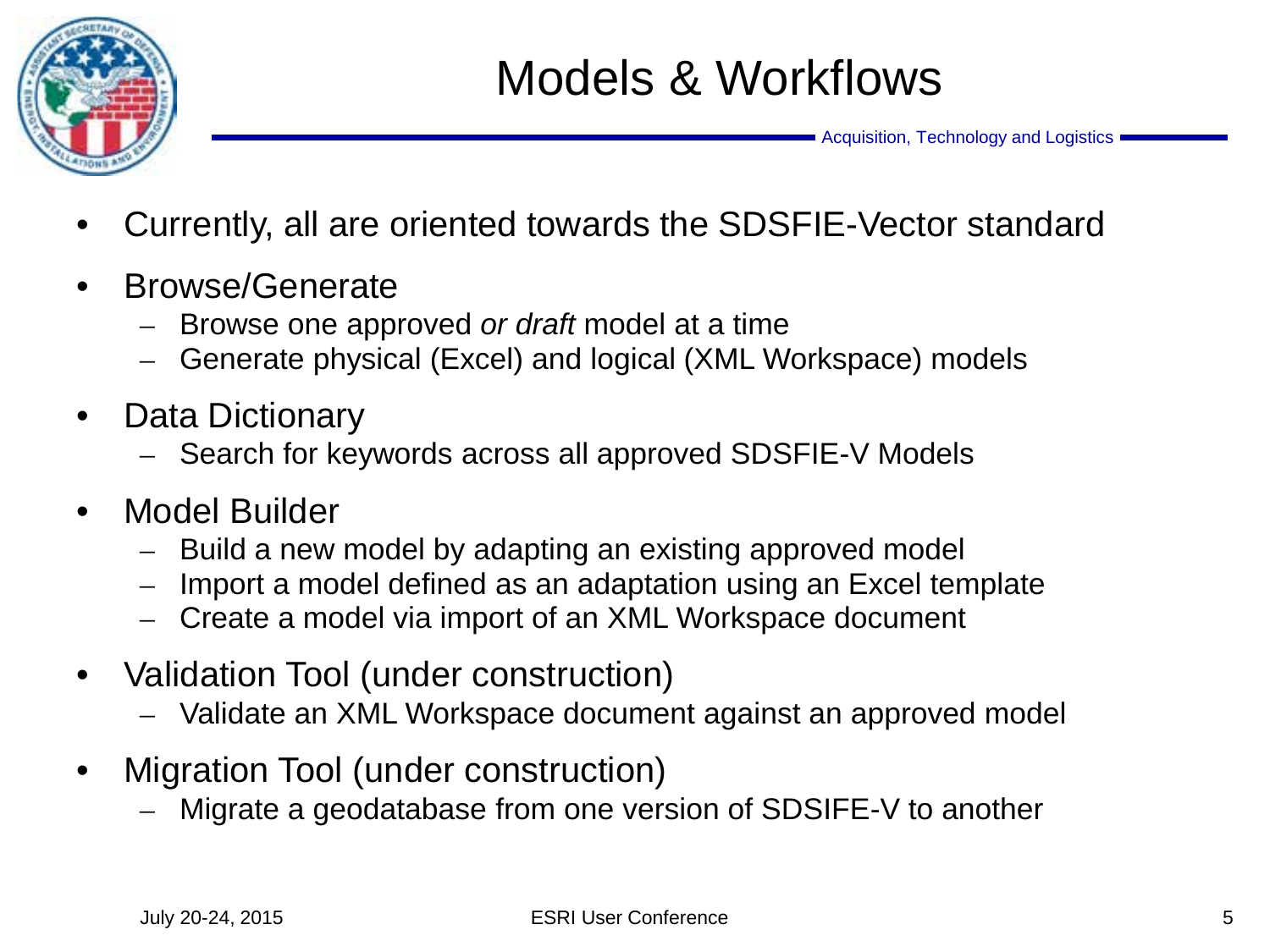

# A Word On "Models"

- In SDSFIE-V, a "Model" is a logical model that consists of
	- A set of Entities (Feature Classes and Object Tables)
	- with Attributes (Fields)
	- that may be constrained by Enumerations (Domains)
	- that have Enumerants (Domain Values)
	- and, potentially, participate in Associations (Relationships).
- In each Version of SDSFIE-V, there is a Gold version that is the root of all other versions.
- Each Component of the IGG develops their own Headquarters Adaptation of the Gold version.
- Components can allow lower echelons to develop their own adaptations.
- All adaptations must adhere to SDSFIE-V Implementation Guidance

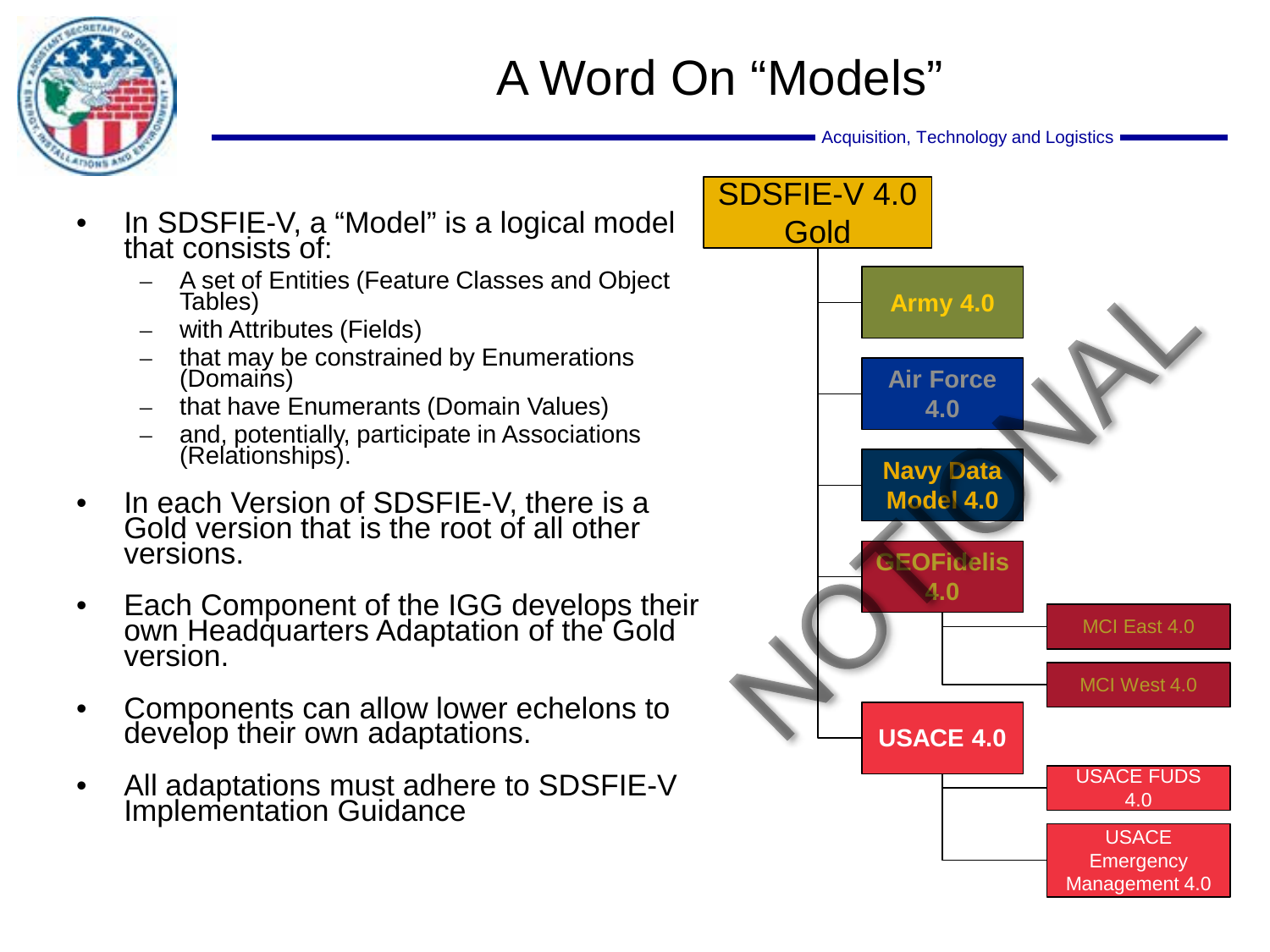

## Browse/Generate Tool

- Provides capability to browse a single model
	- Approved or
	- Draft
- Generates a logical model representation in Microsoft Excel for selected Entities
- Generates a physical model representation in XML Workspace document for selected **Entities**

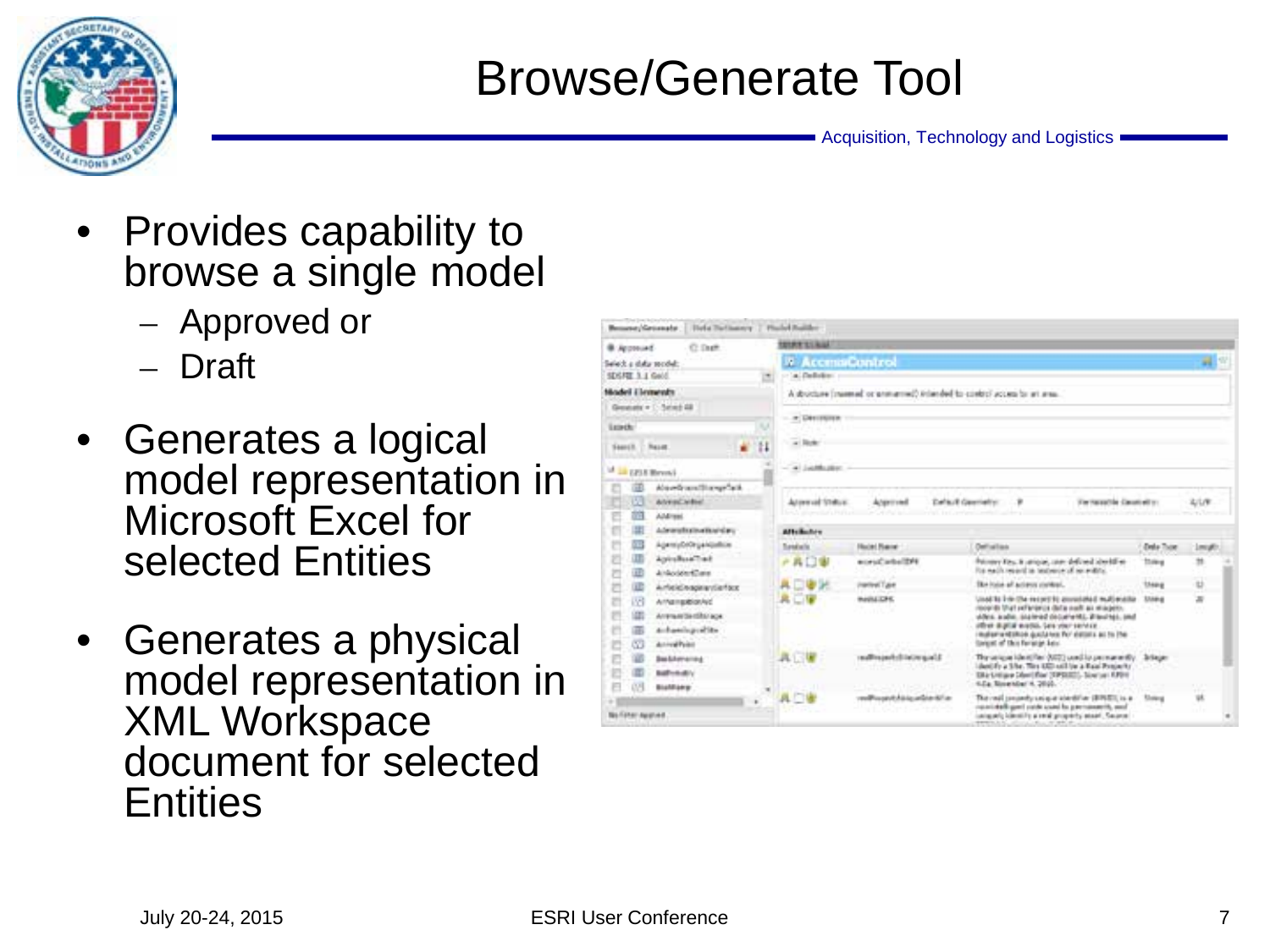

#### Browse/Generate Tool

|                                                              | Browse/Generate<br>Data Dictionary |              | Model Builder          |                                                                         |                                                                                                      |           |                           |
|--------------------------------------------------------------|------------------------------------|--------------|------------------------|-------------------------------------------------------------------------|------------------------------------------------------------------------------------------------------|-----------|---------------------------|
| @ Approved                                                   | <b>Draft</b>                       |              | SDSFIE 3.1 Gold        |                                                                         |                                                                                                      |           |                           |
|                                                              | Select a data model:               |              | ø                      | <b>AccessControl</b>                                                    |                                                                                                      |           | $\mathbb{R}^{\mathbb{C}}$ |
| SDSFIE 3.1 Gold                                              |                                    | $\checkmark$ | - Definition:          |                                                                         |                                                                                                      |           |                           |
| <b>Model Elements</b>                                        |                                    |              |                        | A structure (manned or unmanned) intended to control access to an area. |                                                                                                      |           |                           |
| Generate -                                                   | Select All                         |              |                        |                                                                         |                                                                                                      |           |                           |
| Search:                                                      |                                    | O            | - Description:         |                                                                         |                                                                                                      |           |                           |
|                                                              |                                    |              |                        |                                                                         |                                                                                                      |           |                           |
| <b>Search</b>                                                | Æ<br>Reset                         | $2 +$        | - Note:                |                                                                         |                                                                                                      |           |                           |
|                                                              | $\exists$ [218 Items]              |              | $\star$ Justification: |                                                                         |                                                                                                      |           |                           |
| 岡                                                            | AboveGroundStorageTank             |              |                        |                                                                         |                                                                                                      |           |                           |
| $\left[ \begin{array}{c} 2 & 1 \\ 1 & 1 \end{array} \right]$ | AccessControl                      |              | Approval Status:       | Approved                                                                | Default Geometry:<br>Permissible Geometry:<br>P.                                                     |           | <b>A/L/P</b>              |
| 圖                                                            | Address                            |              |                        |                                                                         |                                                                                                      |           |                           |
| 圖<br>Ë                                                       | AdministrativeBoundary             |              | <b>Attributes</b>      |                                                                         |                                                                                                      |           |                           |
| EU)                                                          | AgencyOrOrganization               |              | Symbols                | Model Name                                                              | <b>Definition</b>                                                                                    | Data Type | Length                    |
| 國                                                            | AgriculturalTract                  |              | $P$ R $\Box$           | accessControlIDPK                                                       | Primary Key. A unique, user defined identifier                                                       | String    | 20                        |
| 圖                                                            | AirAccidentZone                    |              |                        |                                                                         | for each record or instance of an entity.                                                            |           |                           |
| B)                                                           | AirfieldImaginarySurface           |              | <b>ADOM</b>            | controlType                                                             | The type of access control.                                                                          | String    | 12                        |
| $\overline{\mathcal{L}}$                                     | AirNavigationAid                   |              | <b>ADO</b>             | mediaIDFK                                                               | Used to link the record to associated multimedia<br>records that reference data such as imagery,     | String    | 20                        |
| 圓<br>뻰                                                       | AmmunitionStorage                  |              |                        |                                                                         | video, audio, scanned documents, drawings, and                                                       |           |                           |
| 面<br>附                                                       | ArchaeologicalSite                 |              |                        |                                                                         | other digital media. See your service<br>implementation guidance for details as to the               |           |                           |
| $\left[\cdot,\cdot\right]$<br>門                              | <b>ArrivalPoint</b>                |              |                        |                                                                         | target of this foreign key.                                                                          |           |                           |
| (5)                                                          | BankArmoring                       |              | $A \Box \Psi$          | realPropertySiteUniqueId                                                | The unique identifier (UID) used to permanently<br>identify a Site. This UID will be a Real Property | Integer   |                           |
| 圓                                                            | Bathymetry                         |              |                        |                                                                         | Site Unique Identifier (RPSUID). Source: RPIM                                                        |           |                           |
| $\overline{\mathbb{C}^2}$<br>m                               | BoatRamp                           |              |                        |                                                                         | 4.0a, November 4, 2010.                                                                              |           |                           |
|                                                              |                                    |              | <b>A</b> <sub>U</sub>  | realPropertyUniqueIdentifier                                            | The real property unique identifier (RPUID) is a<br>non-intelligent code used to permanently and     | String    | 18                        |
| No Filter Applied                                            |                                    |              |                        |                                                                         | uniquely identify a real property asset. Source:                                                     |           | ٠                         |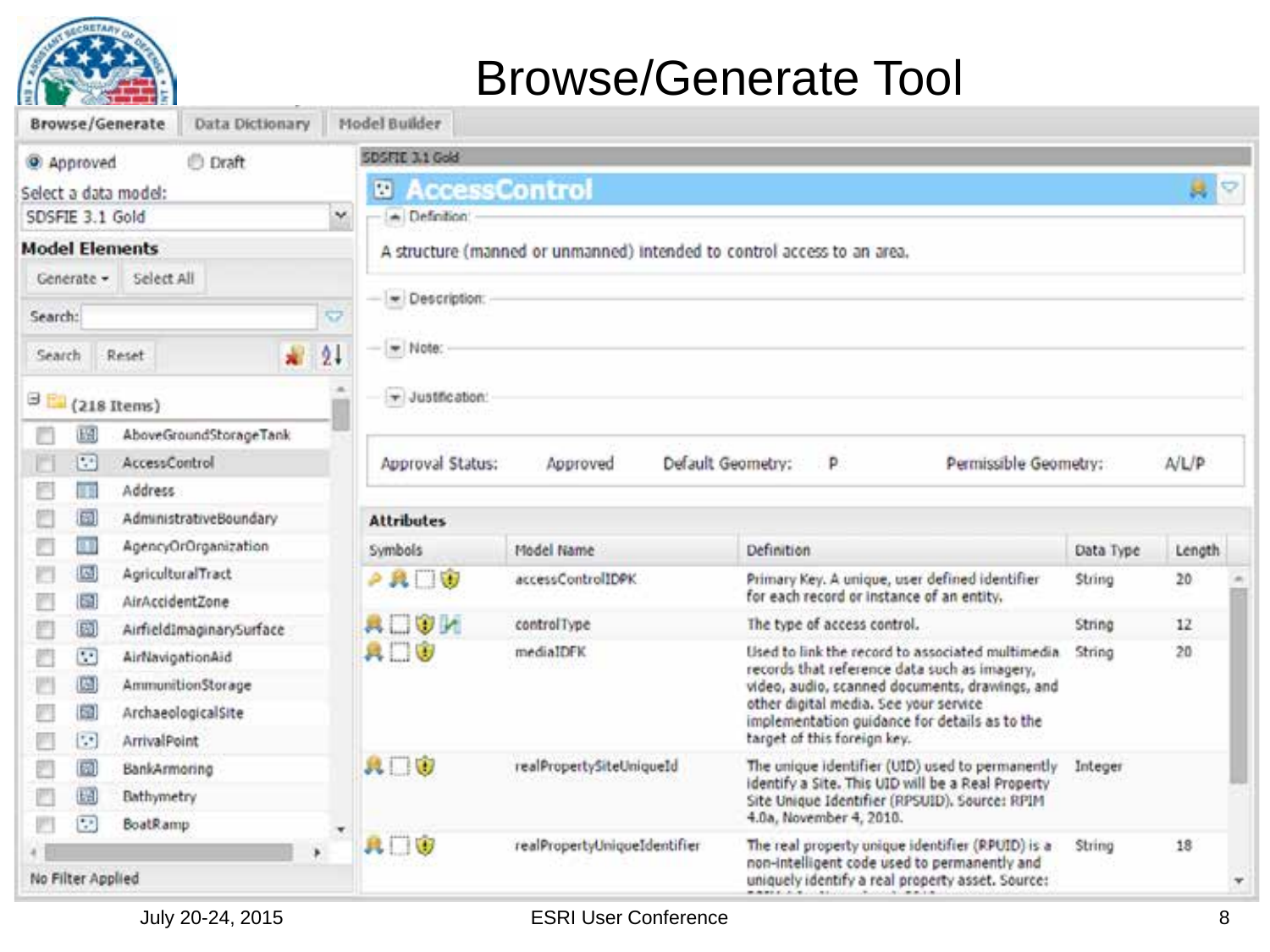

# Data Dictionary

- Provides capability to search across all approved models
- Keyword search
- Filter By:
	- Type (Entity, Attribute, etc)
	- Property (Name, Definition, etc.)
	- Status
	- Component
	- Version

| Tel: Seatch Schola                                |                                   |                       |                                         |                                                 |             |           |                                                                    |
|---------------------------------------------------|-----------------------------------|-----------------------|-----------------------------------------|-------------------------------------------------|-------------|-----------|--------------------------------------------------------------------|
| Gents Feintill                                    | distant                           | <b>Hert Fybridit</b>  | 3.991                                   | <b>Barn PropertyCatcle (ARF)</b>                |             |           | <b>Saw Secrit:</b>                                                 |
| <b>Bain Tildford</b>                              | WN                                | <b>Zivial Colta:</b>  | HATLESTER                               | Aistream 30Ave                                  | <b>John</b> |           | fill Seath                                                         |
| Version/Afr                                       | A&N:                              | Hodel/str.            | AM1                                     | Elimpiogent's to                                | 3881        |           |                                                                    |
|                                                   |                                   |                       |                                         | 100613-002                                      |             |           | light recent and to but to other of                                |
| Edito Novel<br><b>Short Street Street Section</b> |                                   | <b>Hudel Reese in</b> | grow.prostitutes.to-BDF                 | <b>Slige News</b><br>PERMITTENSION              |             | Defunkse: | Philippy Lev. This section standard in                             |
| \$3.000 COLLARS TO FRAN TANK                      |                                   |                       | prompt continued field EPs              | Montano/Americanists                            |             |           | money too. The appliest christian                                  |
|                                                   |                                   |                       |                                         | GETA LAWS S.O.                                  |             |           | distance and in intimation                                         |
| <b>Birms Climate The mar 160</b>                  |                                   |                       | <b>EDATURISMETHING THREES</b>           | Notton's Deal (20)<br>No Ross 5.80              |             |           | move to: the autoralmeter<br>duty second and in the trialler of    |
| Shine could himself test                          |                                   |                       | planet if is staff for each facility of | <b>BourreachTernetTendity</b><br>10/10/10 11:55 |             |           | minury tax. The unsur-christian<br>distances and in int to affect. |
|                                                   | Engine of the time trace thereing | <b>MENVANIE</b>       |                                         | <b>CODE SOLU</b><br><b>NOWWILANAST</b>          |             |           | The players in principal until Mar-                                |
|                                                   |                                   |                       |                                         |                                                 |             |           | ü.                                                                 |
|                                                   |                                   |                       |                                         |                                                 |             |           |                                                                    |
| of Dread Roycle                                   |                                   |                       |                                         |                                                 |             |           |                                                                    |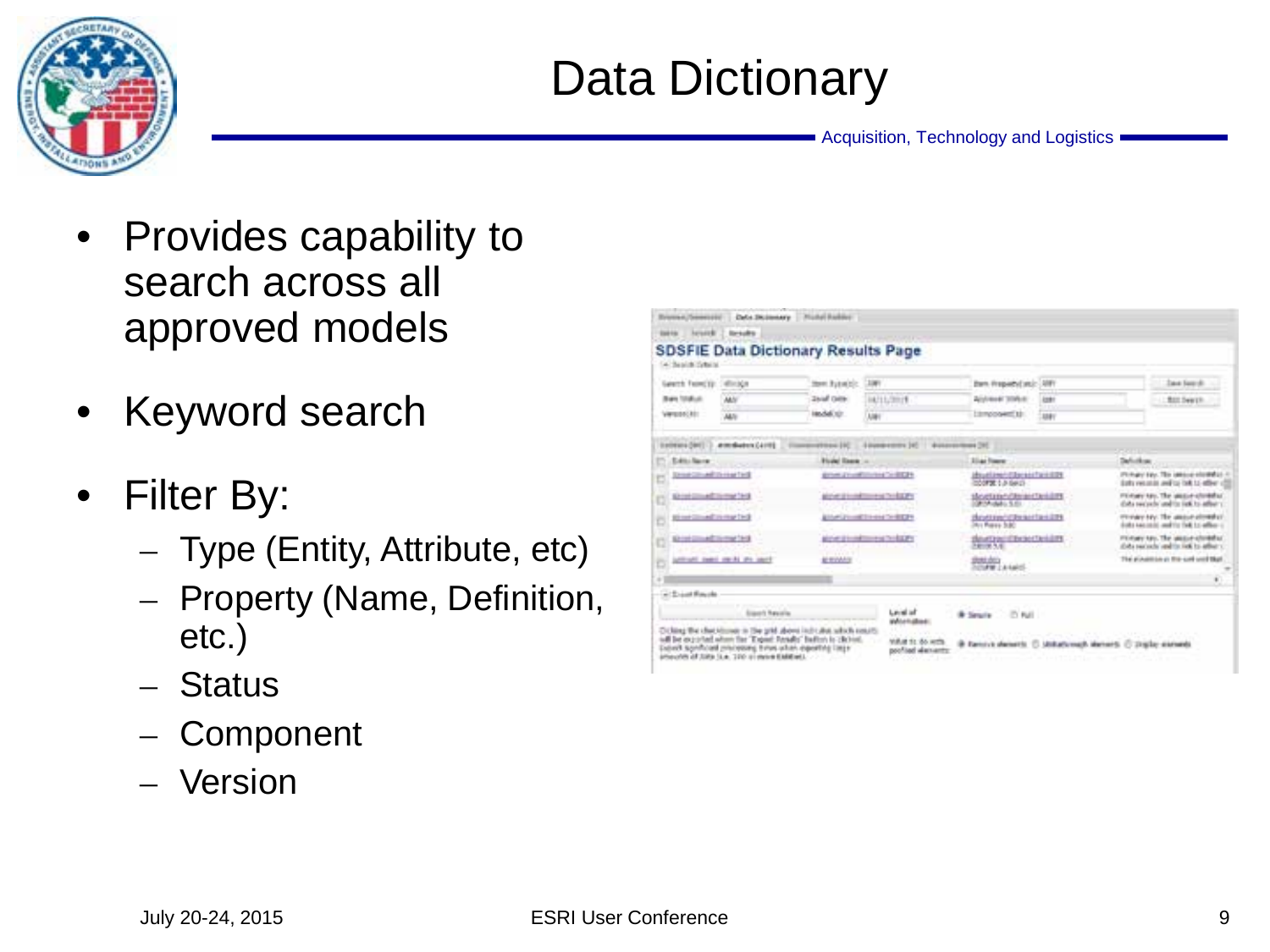

## Data Dictionary

| Model Builder<br>Browse/Generate<br><b>Data Dictionary</b>                                                                                                                                                                                                                                                                                                                                                                                                                                                                                                                   |                                                                                                                                                                 |
|------------------------------------------------------------------------------------------------------------------------------------------------------------------------------------------------------------------------------------------------------------------------------------------------------------------------------------------------------------------------------------------------------------------------------------------------------------------------------------------------------------------------------------------------------------------------------|-----------------------------------------------------------------------------------------------------------------------------------------------------------------|
| Search<br>Results<br>Intro                                                                                                                                                                                                                                                                                                                                                                                                                                                                                                                                                   |                                                                                                                                                                 |
|                                                                                                                                                                                                                                                                                                                                                                                                                                                                                                                                                                              | <b>Welcome to the SDSFIE Data Dictionary</b>                                                                                                                    |
| The SDSFIE Data Dictionary specifies an Installation and Environment Community-wide data element dictionary for geospatial data.<br>SDSFIE from all Components and versions since 2.61.                                                                                                                                                                                                                                                                                                                                                                                      | This dictionary includes entity concepts, attribute concepts with their enumeration types, and accompanying metadata. SDSFIE Data Dictionary contains models of |
| This Data Dictionary provides the following services:<br>Perform a New Search on entire list or subset of:<br>Entity Concepts (e.g., above ground storage tank, land parcel, structure, well)<br>÷<br>o Attribute Concepts (e.g., entity name, definition, operational status)<br>Enumerations [with Enumerants (Values)] (e.g., Operational Status Type Code [Abandoned, Closed, InService, NA, NotInService, Programmed,<br>۰<br>Proposed, Removed, TBD, Temporary, UnderConstruction, Unknown])<br>· Execute a Saved Search using criteria from a previous search session |                                                                                                                                                                 |
| New Search                                                                                                                                                                                                                                                                                                                                                                                                                                                                                                                                                                   | Saved Search                                                                                                                                                    |
| Click the "New Search" button to define an SDSFIE Data Dictionary search.<br>New Search                                                                                                                                                                                                                                                                                                                                                                                                                                                                                      | Select the name of the saved search that you would like to execute and click<br>the "Saved Search" button.<br>Please select a Saved Search                      |
|                                                                                                                                                                                                                                                                                                                                                                                                                                                                                                                                                                              | Saved Search                                                                                                                                                    |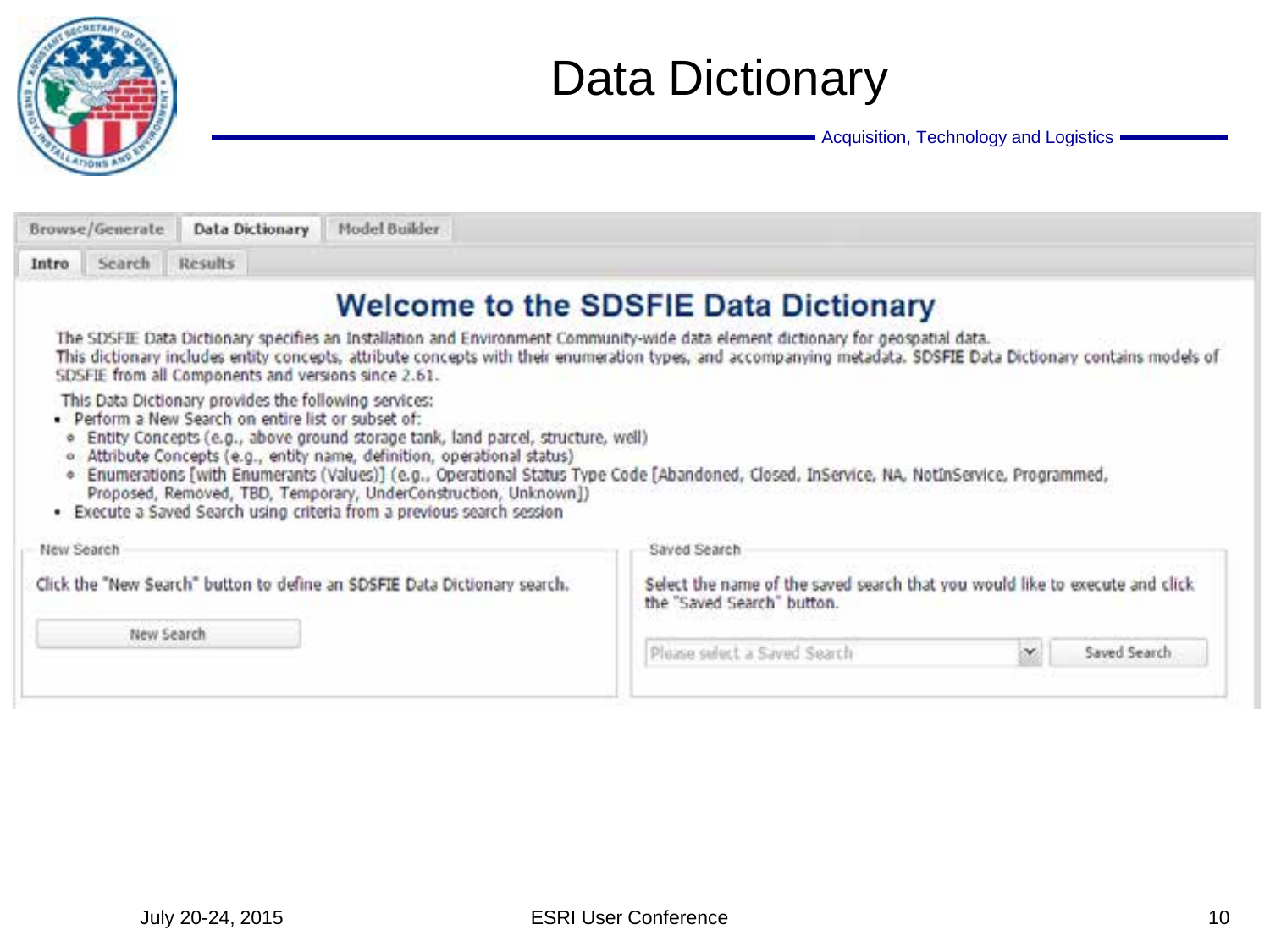

### Data Dictionary

| Browse/Generate      | <b>Data Dictionary</b> | Model Builder     |              |                                                                                              |        |                                                                                                                                  |   |
|----------------------|------------------------|-------------------|--------------|----------------------------------------------------------------------------------------------|--------|----------------------------------------------------------------------------------------------------------------------------------|---|
| Search<br>Intro      | Results                |                   |              |                                                                                              |        |                                                                                                                                  |   |
|                      |                        |                   |              | <b>Search the SDSFIE Data Dictionary</b>                                                     |        |                                                                                                                                  |   |
|                      |                        |                   |              | Click the Reset Search Form button to return all search form fields to their default values. |        | To conduct a search, enter a search term and make one or more selections in each search form field then click the Search button. |   |
| Search Form          |                        |                   |              |                                                                                              |        |                                                                                                                                  |   |
| <b>Search Terms:</b> |                        |                   |              |                                                                                              |        | Advanced Search                                                                                                                  |   |
| storage              |                        |                   |              |                                                                                              |        | Get help on "Advanced Search".                                                                                                   |   |
| Item Type(s):        |                        |                   |              | <b>Item Property(ies):</b>                                                                   |        |                                                                                                                                  |   |
| ANY.                 |                        |                   | ×            | ANY                                                                                          |        |                                                                                                                                  | × |
| <b>Item Status:</b>  |                        |                   |              | Component(s):                                                                                |        |                                                                                                                                  |   |
| ANY                  |                        |                   | v            | ANY                                                                                          |        |                                                                                                                                  | ¥ |
| Version(s):          |                        |                   |              | Model(s):                                                                                    |        |                                                                                                                                  |   |
| ANY                  |                        |                   | $\checkmark$ | ANY                                                                                          |        |                                                                                                                                  | × |
| Approval Status:     |                        |                   |              | As-of Date:                                                                                  |        |                                                                                                                                  |   |
| ANY                  |                        |                   | ۷            | 06/11/2015                                                                                   | B      |                                                                                                                                  |   |
|                      |                        | Reset Search Form |              |                                                                                              | Search |                                                                                                                                  |   |
|                      |                        |                   |              |                                                                                              |        |                                                                                                                                  |   |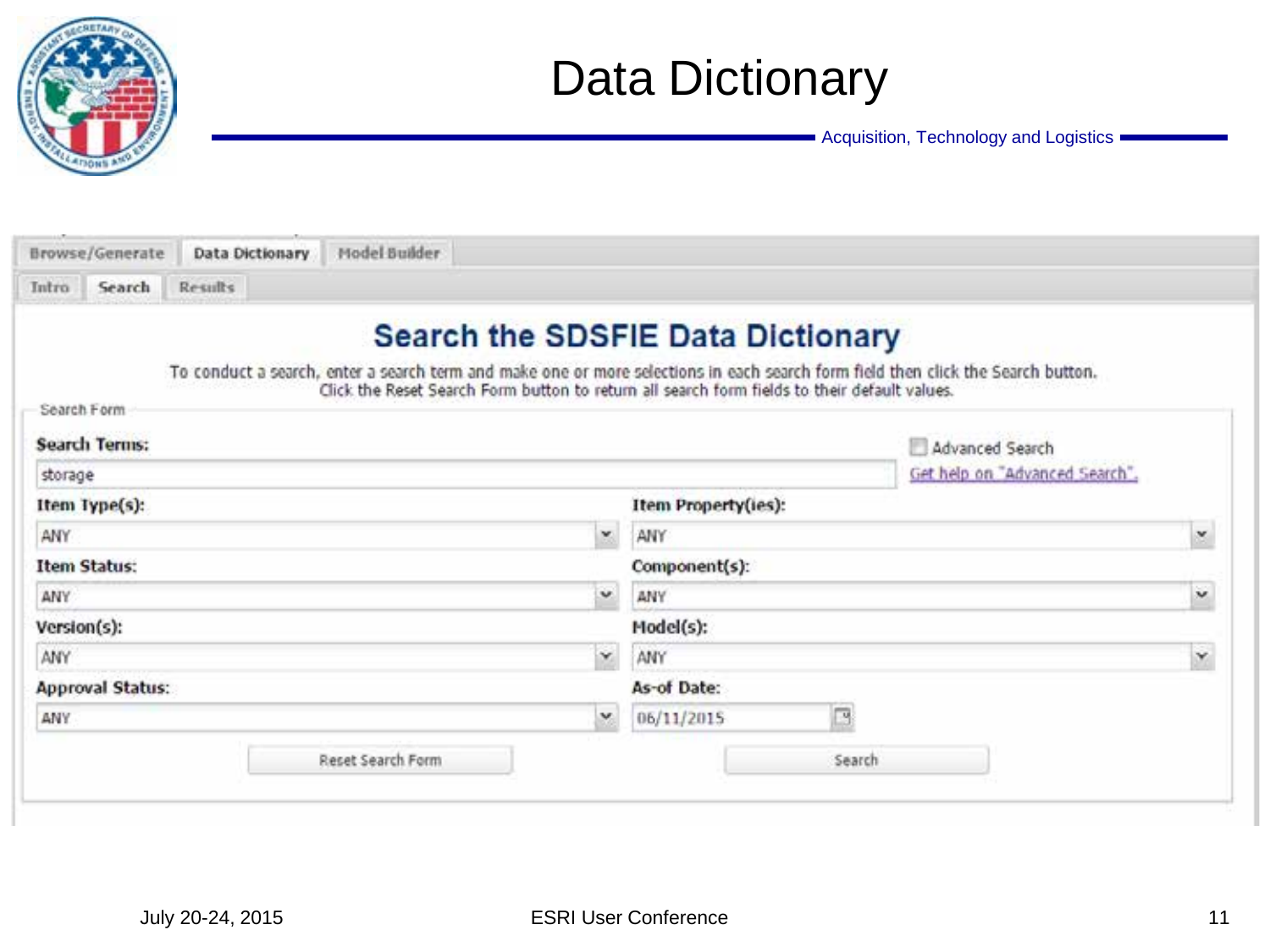|  | <b>Data Dictionary</b> |
|--|------------------------|
|--|------------------------|

| - Search Criteria      |                               | <b>SDSFIE Data Dictionary Results Page</b>                                                                                                                                                     |                                       |                                                             |     |            |                                                                            |
|------------------------|-------------------------------|------------------------------------------------------------------------------------------------------------------------------------------------------------------------------------------------|---------------------------------------|-------------------------------------------------------------|-----|------------|----------------------------------------------------------------------------|
| Search Term(s):        | storage                       | Item Type(s):                                                                                                                                                                                  | ANY                                   | Item Property(ies):                                         | ANY |            | Save Search                                                                |
| Item Status:           | ANY                           | As-of Date:                                                                                                                                                                                    | 06/11/2015                            | Approval Status:                                            | ANY |            | Edit Search                                                                |
| Version(s):            | ANY                           | Model(s):                                                                                                                                                                                      | ANY                                   | Component(s):                                               | ANY |            |                                                                            |
| Entities (89)          | Attributes (278)              | Enumerations (0)                                                                                                                                                                               | Enumerants (0)                        | Associations (0)                                            |     |            |                                                                            |
| Entity Name            |                               | Model Name                                                                                                                                                                                     |                                       | Alias Name                                                  |     | Definition |                                                                            |
| AboveGroundStorageTank |                               |                                                                                                                                                                                                | aboveGroundStorageTankIDPK            | aboveGroundStorageTankIDPK<br>(SDSFIE 3.0 Gold)             |     |            | Primary Key, The unique identifica<br>data records and to link to other a  |
| AboveGroundStorageTank |                               |                                                                                                                                                                                                | aboveGroundStorageTankIDPK            | aboveGroundStorageTankIDPK<br>(GEOFidelis 3.0)              |     |            | Primary Key, The unique identifical<br>data records and to link to other c |
| AboveGroundStorageTank |                               |                                                                                                                                                                                                | aboveGroundStorageTankIDPK            | aboveGroundStorageTankIDPK<br>(Air Force 3.0)               |     |            | Primary Key. The unique identifical<br>data records and to link to other c |
| AboveGroundStorageTank |                               |                                                                                                                                                                                                | aboveGroundStorageTankIDPK            | aboveGroundStorageTankIDPK<br>(DISDI 3.0)                   |     |            | Primary Key. The unique identifica<br>data records and to link to other c  |
|                        | wstewat pump ejectr stn point | alimfulely                                                                                                                                                                                     |                                       | alimblely<br>(SDSFIE 2.6 Gold)                              |     |            | The elevation in the wet well that                                         |
|                        |                               |                                                                                                                                                                                                |                                       |                                                             |     |            |                                                                            |
| - Export Results       |                               |                                                                                                                                                                                                |                                       |                                                             |     |            |                                                                            |
|                        | <b>Export Results</b>         |                                                                                                                                                                                                | Level of<br>information:              | C Full<br>Simple                                            |     |            |                                                                            |
|                        |                               | Clicking the checkboxes in the grid above indicates which results<br>will be exported when the "Export Results" button is clicked.<br>Expect significant processing times when exporting large | What to do with<br>profiled elements: | Remove elements C Strikethrough elements C Display elements |     |            |                                                                            |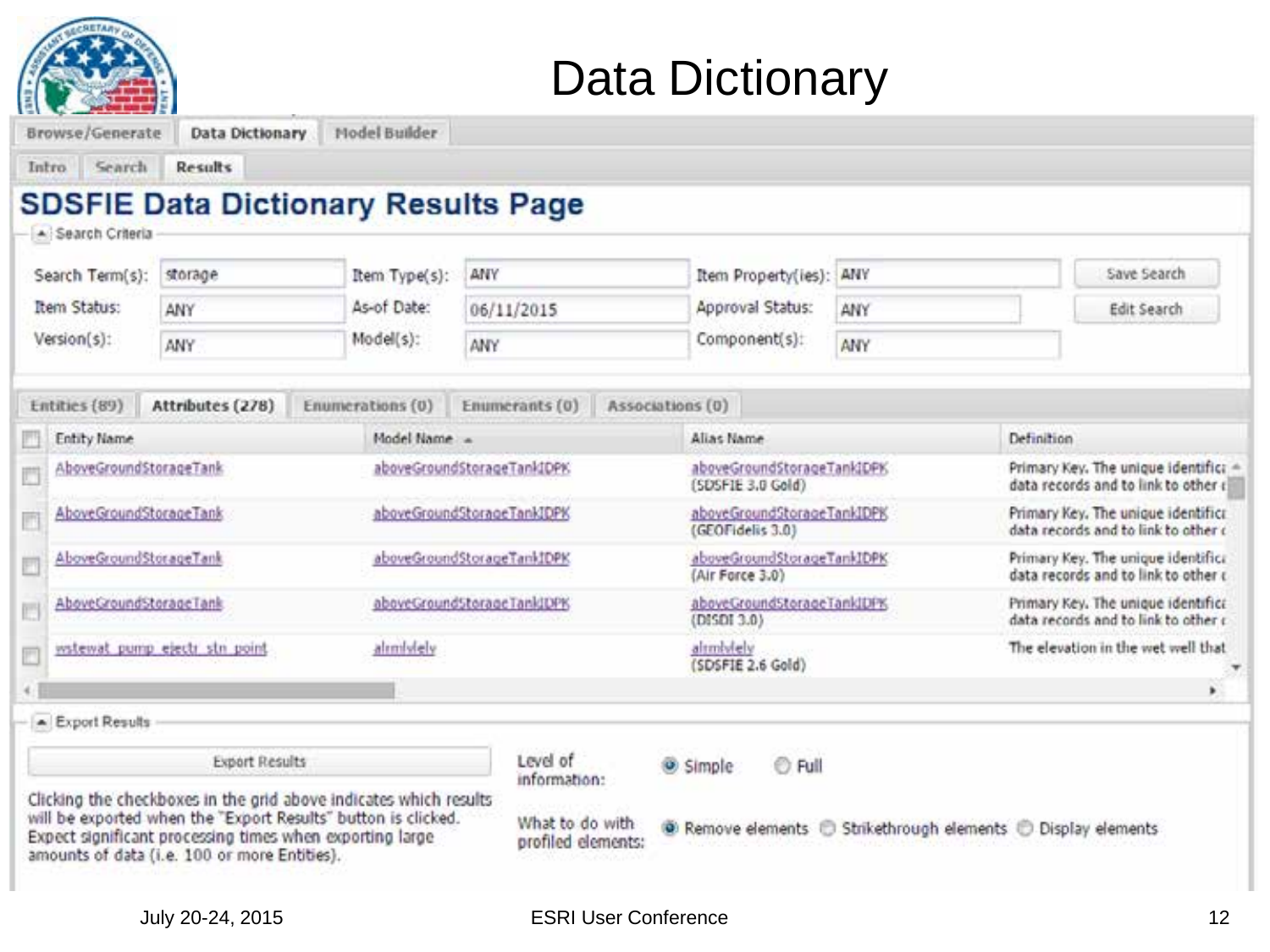

# Model Builder

- Provides capability to:
	- Build a new model by adapting an existing approved model
	- Import a model defined as an adaptation using an Excel template
	- Create a model via import of an XML Workspace document
- Edit most aspects of the model in an interactive interface

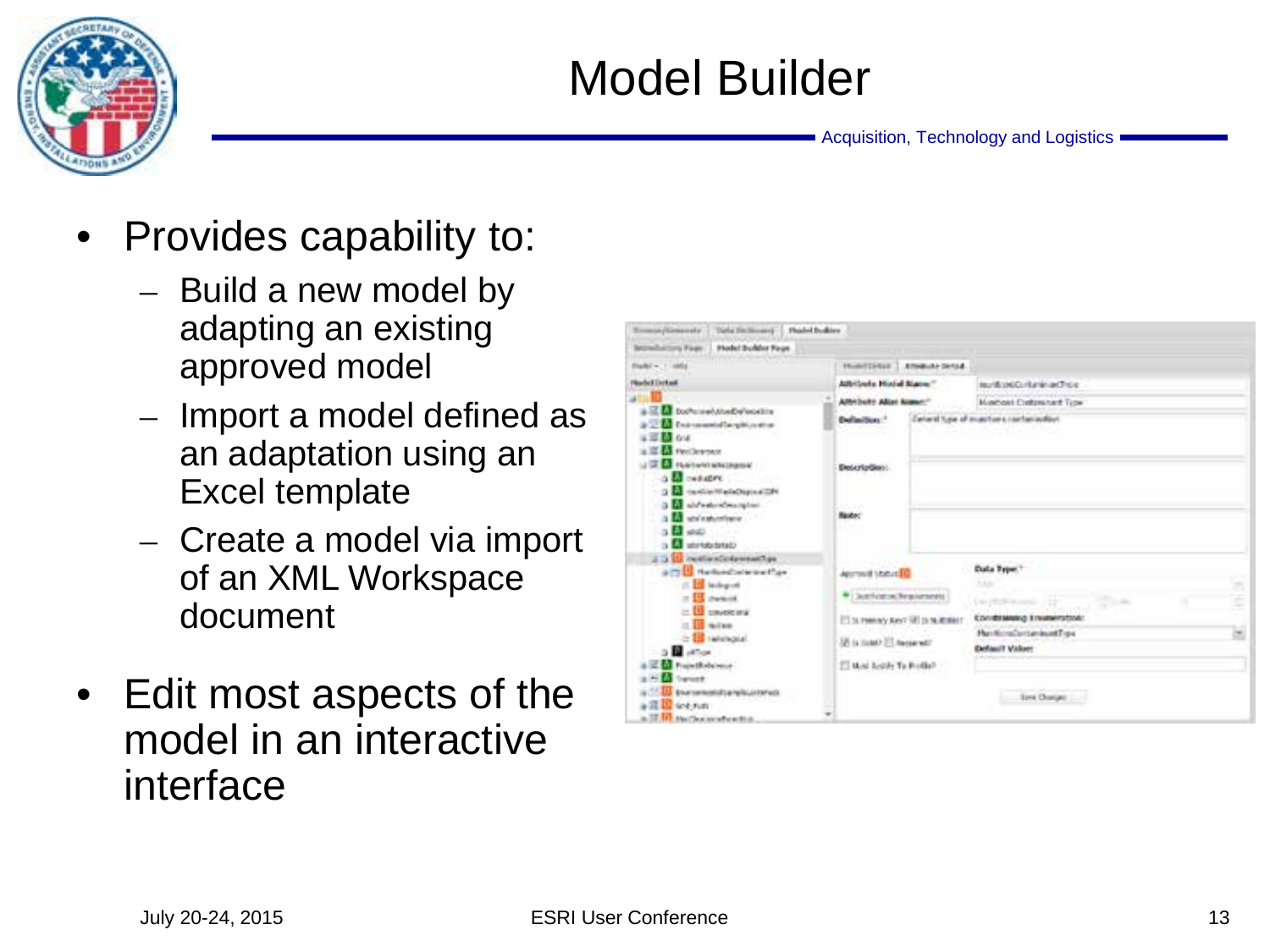

#### Model Builder

| <b>Introductory Page</b>                                                 | Model Builder Page                                    |                                            |                                                             |  |  |
|--------------------------------------------------------------------------|-------------------------------------------------------|--------------------------------------------|-------------------------------------------------------------|--|--|
|                                                                          |                                                       | <b>Welcome to the SDSFIE Model Builder</b> |                                                             |  |  |
| Name and Describe Your Model                                             |                                                       |                                            | View/Edit an Existing Model                                 |  |  |
|                                                                          | Enter the name of your new Model:*                    |                                            | Select Existing Model to View or Edit:                      |  |  |
| <b>USACE 3.1 FUDS District</b>                                           |                                                       |                                            | USACE 3.1 FUDS HQ<br>D.                                     |  |  |
|                                                                          | Enter the definition of your new Model:"              |                                            | <b>USACE 3.1 FUDS District</b>                              |  |  |
|                                                                          | District adaptation for Formerly Used Defense Sites.  |                                            | USACE 3.1 - Emergency Management FIXED AGAIN                |  |  |
|                                                                          | Enter a version number for your new Model (optional): |                                            | Waterway Debris Collection                                  |  |  |
|                                                                          |                                                       |                                            |                                                             |  |  |
|                                                                          |                                                       |                                            |                                                             |  |  |
| Save Changes                                                             |                                                       |                                            |                                                             |  |  |
|                                                                          |                                                       |                                            |                                                             |  |  |
|                                                                          |                                                       | Import Adapation from File                 |                                                             |  |  |
|                                                                          | <b>Select Parent Model:</b>                           |                                            | <b>Status Key:</b>                                          |  |  |
|                                                                          | v<br>SDSFIE 3.1 Gold                                  | Import Excel File                          |                                                             |  |  |
|                                                                          |                                                       | Import Workspace File                      | D Draft (Editable)<br>S Submitted (Viewable)                |  |  |
| <b>SDSFIE</b>                                                            | ×                                                     |                                            | A Approved (Editable)<br>Rejected (Editable)                |  |  |
|                                                                          |                                                       |                                            | A Approved, Children (Viewable) Profiled (Viewable)         |  |  |
| 4.0<br>Build from Existing Parent Model<br>Component:<br>Version:<br>3.1 |                                                       |                                            |                                                             |  |  |
| Reset Fields                                                             | Build New Model                                       |                                            | Show Deleted Models<br>Restore Model<br>Edit Existing Model |  |  |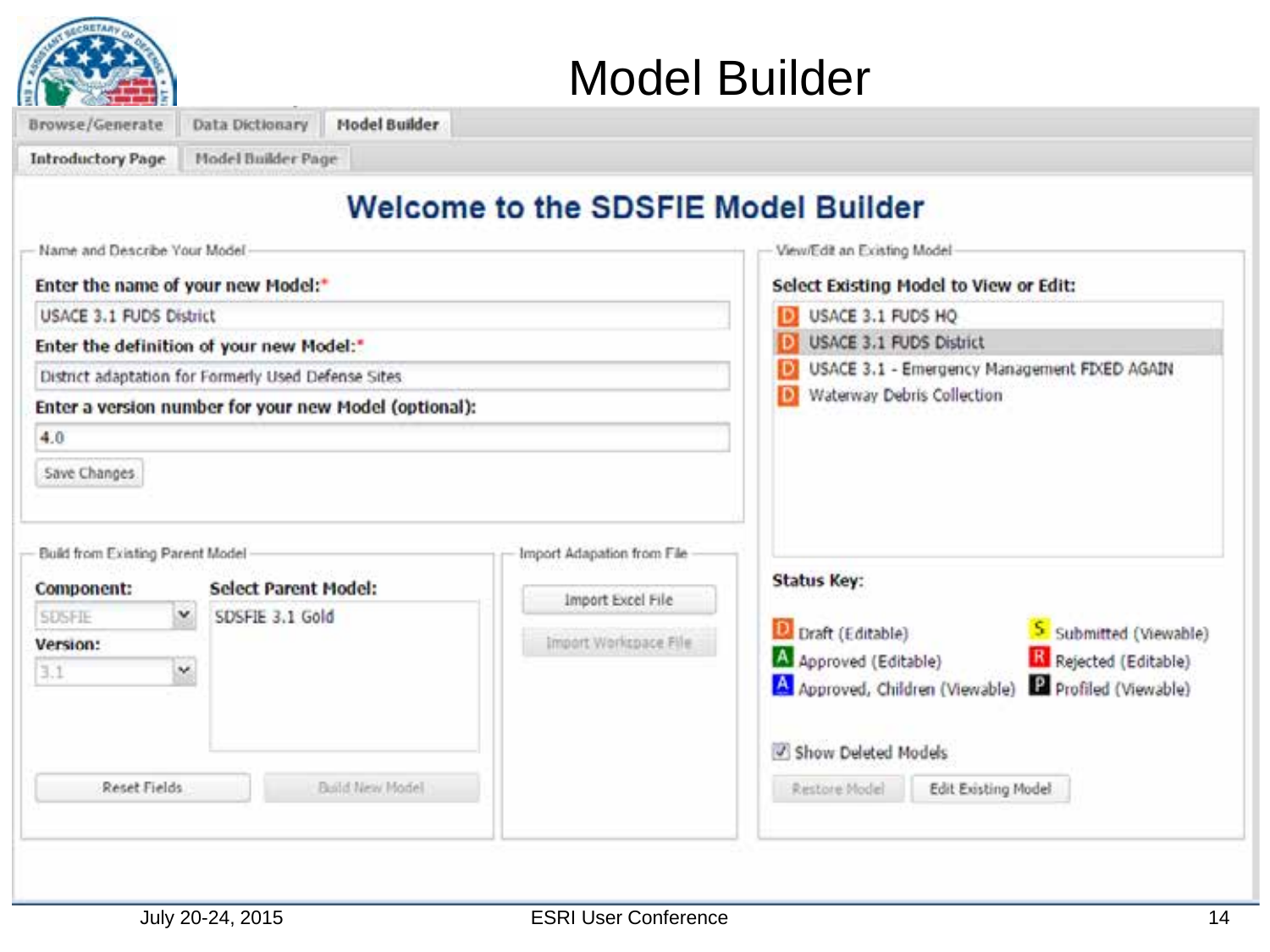

#### Model Builder

| <b>Browse/Generate</b><br>Data Dictionary<br>Model Builder                                                                                                         |                                         |                                                |               |
|--------------------------------------------------------------------------------------------------------------------------------------------------------------------|-----------------------------------------|------------------------------------------------|---------------|
| <b>Model Builder Page</b><br>Introductory Page                                                                                                                     |                                         |                                                |               |
| Model - Help                                                                                                                                                       | Model Detail<br><b>Attribute Detail</b> |                                                |               |
| <b>Model Detail</b>                                                                                                                                                | <b>Attribute Model Name:</b> *          | munitionsContaminantType                       |               |
| D<br>a Ca                                                                                                                                                          | <b>Attribute Alias Name:</b> *          | Munitions Contaminant Type                     |               |
| <b>BIBI</b> A DodFormerlyUsedDefenseSite<br><b>A</b> Environmental Sample Location<br>由图 A Grid<br><b>A</b> MecClearance                                           | Definition:*                            | General type of munitions contamination        |               |
| Gill A MunitionWasteDisposal<br><b>A</b> mediaIDFK<br>a<br>A munitionWasteDisposalIDPK<br>A<br>sdsFeatureDescription<br>a                                          | <b>Description:</b>                     |                                                |               |
| <b>A</b><br>sdsFeatureName<br>$G$ A<br>sdsID<br>IA.<br>sdsMetadataID<br>a<br>munitionsContaminantType<br>D<br>$\Box$                                               | Note:                                   |                                                |               |
| <b>B</b> MunitionsContaminantType                                                                                                                                  | Approval Status: D                      | Data Type:"                                    |               |
| D biological                                                                                                                                                       |                                         | Char                                           | $\mathcal{M}$ |
| <b>D</b> chemical                                                                                                                                                  | Justification/Requirements              | <b>C-Scale:</b><br>Length/Precision: 122<br>ΙO | ¢             |
| conventional<br>D nuclear                                                                                                                                          | Is Primary Key? V Is Nullable?          | <b>Constraining Enumeration:</b>               |               |
| D radiological                                                                                                                                                     |                                         | MunitionsContaminantType                       | $\checkmark$  |
| <b>Q</b> <i>pitType</i>                                                                                                                                            | 1s Gold? Required?                      | <b>Default Value:</b>                          |               |
| <b>BIB A ProjectReference</b><br><b>BIG A</b> Transect<br><b>B</b> Environmental SampleLoctnFuds<br>Bill D Grid_Fuds<br>٠<br>a <b>ISI D.</b> MerClearanceFscention | Must Justify To Profile?                | Save Changes                                   |               |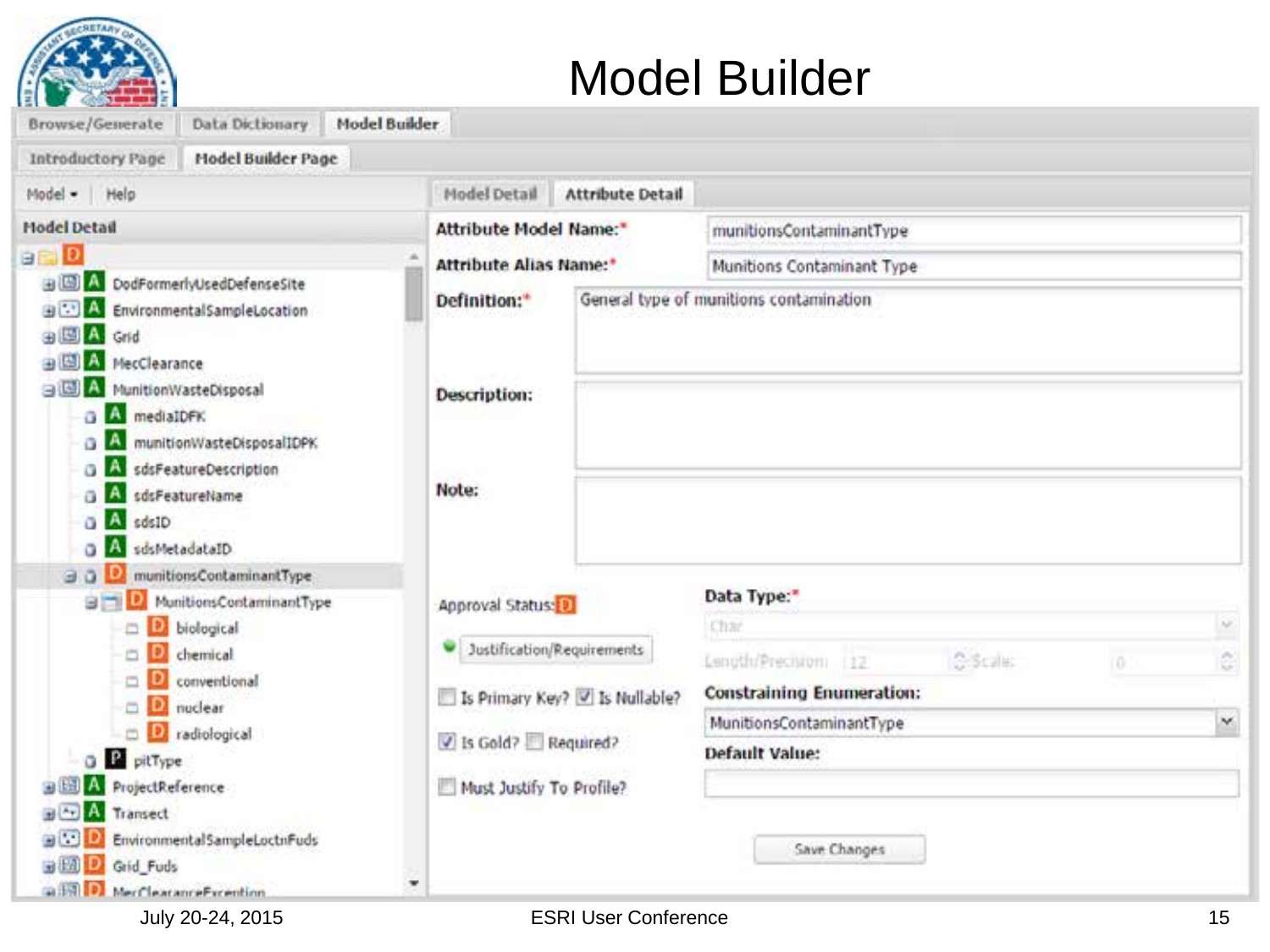

## Adaptation Template Import

- Provide capability to import a model adap<u>t</u>ation expressed in Excel as:
	- Profiles elements to remove
	- Changes elements to modify
	- Extensions elements to add
- Useful when model results are coming from an external modeling source
	- For example, USACE 3.1 Inland Electronic Navigation Chart adaptation was created as a transformation of multiple XML sources

| as an experience as an except with with the company of the company of the company of the company of the company of the company of the company of the company of the company of the company of the company of the company of th<br>THE R. P. LEWIS CO., LANSING, MICH. 49-14039-1-120-2<br>THE R. P. LEWIS CO., LANSING MICH.<br>on the local man as we are not set that the contract of the contract of the contract of<br>Service Call<br>The factor from the attention<br>THE ARE REAL PROPERTY AND INTERNATIONAL<br>and additional components of the state.<br>THE R. P. LEWIS CO., LANSING MICH.<br>as an excellent way on the collect and one have been contributed that the collection<br>Service Call<br>The Solar Processing the County<br>and address to the former company of the state of<br>THE REPORT OF REAL PROPERTY AND RELEASED FOR THE REAL PROPERTY AND RELEASED FOR THE REAL PROPERTY AND RELEASED<br>THE R. P. LEWIS CO., LANSING MICH.<br>as an excellent way on the countries are now be a present that the country of<br>Service Call<br>To Salary, Statement San Allen and<br>and address to the former control of the track<br>A REAR REPORT OF A CHARGE THE<br>一下するの事実<br>as an excess was as see as well are now in the company of the contract and the<br><b>SURFACE</b><br>To the Lat Theme the Atlanta of<br>and address to the company of the con-<br>医制备器的 化电导公司 经利润 人名英格兰人姓氏沃尔<br>n en |            |
|--------------------------------------------------------------------------------------------------------------------------------------------------------------------------------------------------------------------------------------------------------------------------------------------------------------------------------------------------------------------------------------------------------------------------------------------------------------------------------------------------------------------------------------------------------------------------------------------------------------------------------------------------------------------------------------------------------------------------------------------------------------------------------------------------------------------------------------------------------------------------------------------------------------------------------------------------------------------------------------------------------------------------------------------------------------------------------------------------------------------------------------------------------------------------------------------------------------------------------------------------------------------------------------------------------------------------------------------------------------------------------------------------------------------------|------------|
|                                                                                                                                                                                                                                                                                                                                                                                                                                                                                                                                                                                                                                                                                                                                                                                                                                                                                                                                                                                                                                                                                                                                                                                                                                                                                                                                                                                                                          | to the car |
|                                                                                                                                                                                                                                                                                                                                                                                                                                                                                                                                                                                                                                                                                                                                                                                                                                                                                                                                                                                                                                                                                                                                                                                                                                                                                                                                                                                                                          |            |
|                                                                                                                                                                                                                                                                                                                                                                                                                                                                                                                                                                                                                                                                                                                                                                                                                                                                                                                                                                                                                                                                                                                                                                                                                                                                                                                                                                                                                          |            |
|                                                                                                                                                                                                                                                                                                                                                                                                                                                                                                                                                                                                                                                                                                                                                                                                                                                                                                                                                                                                                                                                                                                                                                                                                                                                                                                                                                                                                          |            |
|                                                                                                                                                                                                                                                                                                                                                                                                                                                                                                                                                                                                                                                                                                                                                                                                                                                                                                                                                                                                                                                                                                                                                                                                                                                                                                                                                                                                                          |            |
| March 21, 1983<br><b>Brown --</b>                                                                                                                                                                                                                                                                                                                                                                                                                                                                                                                                                                                                                                                                                                                                                                                                                                                                                                                                                                                                                                                                                                                                                                                                                                                                                                                                                                                        |            |
| <u> Listongo i juž</u> e v parant<br><b>PET SERVICE</b><br>dent.<br>the Robert Clean raced<br><b>State</b><br>THE GLOST<br><b>CONTRACTOR</b><br>The Contract of the                                                                                                                                                                                                                                                                                                                                                                                                                                                                                                                                                                                                                                                                                                                                                                                                                                                                                                                                                                                                                                                                                                                                                                                                                                                      |            |
| Video mar<br>and the company's                                                                                                                                                                                                                                                                                                                                                                                                                                                                                                                                                                                                                                                                                                                                                                                                                                                                                                                                                                                                                                                                                                                                                                                                                                                                                                                                                                                           |            |
| the structure and<br>The Second Control of the<br><b>METAL ARE</b><br><b>Window</b><br><b>CONTRACTOR</b><br>HANNINGS WWW.SCRAWN - MAAR-RIN NL<br>the time.<br>the above and the property of the<br>and in the control.<br>dealership and the control of the con-<br><b>Section</b><br>and the state countries.<br>. .                                                                                                                                                                                                                                                                                                                                                                                                                                                                                                                                                                                                                                                                                                                                                                                                                                                                                                                                                                                                                                                                                                    |            |
| the company of the company of the<br>company of the company<br>the control and collect commercial<br>the recent on deal of a<br>productions and states as an order<br>provided a paintings and                                                                                                                                                                                                                                                                                                                                                                                                                                                                                                                                                                                                                                                                                                                                                                                                                                                                                                                                                                                                                                                                                                                                                                                                                           |            |
| 17 Month<br><b>NEW CARDS</b><br><b>CONFIDENTIAL</b><br>THE REVENUE OF CAR<br><b>A FOR METAL HOME</b>                                                                                                                                                                                                                                                                                                                                                                                                                                                                                                                                                                                                                                                                                                                                                                                                                                                                                                                                                                                                                                                                                                                                                                                                                                                                                                                     |            |
| <b>Chairman company</b><br>and the control trans-<br>to an except<br>---                                                                                                                                                                                                                                                                                                                                                                                                                                                                                                                                                                                                                                                                                                                                                                                                                                                                                                                                                                                                                                                                                                                                                                                                                                                                                                                                                 |            |
| Christine Street, Street<br>British company company and<br><b>BEEN STATES</b><br>announcement in this case.<br>$\sim$<br>provided and<br>The procedure and a short-better contract.<br>and the party of the                                                                                                                                                                                                                                                                                                                                                                                                                                                                                                                                                                                                                                                                                                                                                                                                                                                                                                                                                                                                                                                                                                                                                                                                              |            |
| <b>Search Address College</b><br><b>DON'T WIND AT THE</b><br>I would be the property cheese.                                                                                                                                                                                                                                                                                                                                                                                                                                                                                                                                                                                                                                                                                                                                                                                                                                                                                                                                                                                                                                                                                                                                                                                                                                                                                                                             |            |
| aramster.<br>wednesday<br>the construction complete<br>and also invasions in it.                                                                                                                                                                                                                                                                                                                                                                                                                                                                                                                                                                                                                                                                                                                                                                                                                                                                                                                                                                                                                                                                                                                                                                                                                                                                                                                                         |            |
| <b>Contract Contract Contract</b><br>----                                                                                                                                                                                                                                                                                                                                                                                                                                                                                                                                                                                                                                                                                                                                                                                                                                                                                                                                                                                                                                                                                                                                                                                                                                                                                                                                                                                |            |
| the state and continued address<br>Michigan Commercial                                                                                                                                                                                                                                                                                                                                                                                                                                                                                                                                                                                                                                                                                                                                                                                                                                                                                                                                                                                                                                                                                                                                                                                                                                                                                                                                                                   |            |
| decisional distances and the<br>an comment with the<br>THE ALLEN<br><b><i>CONTRACTORS</i></b>                                                                                                                                                                                                                                                                                                                                                                                                                                                                                                                                                                                                                                                                                                                                                                                                                                                                                                                                                                                                                                                                                                                                                                                                                                                                                                                            |            |
| on service installation of the<br>College Commercial College<br>----                                                                                                                                                                                                                                                                                                                                                                                                                                                                                                                                                                                                                                                                                                                                                                                                                                                                                                                                                                                                                                                                                                                                                                                                                                                                                                                                                     |            |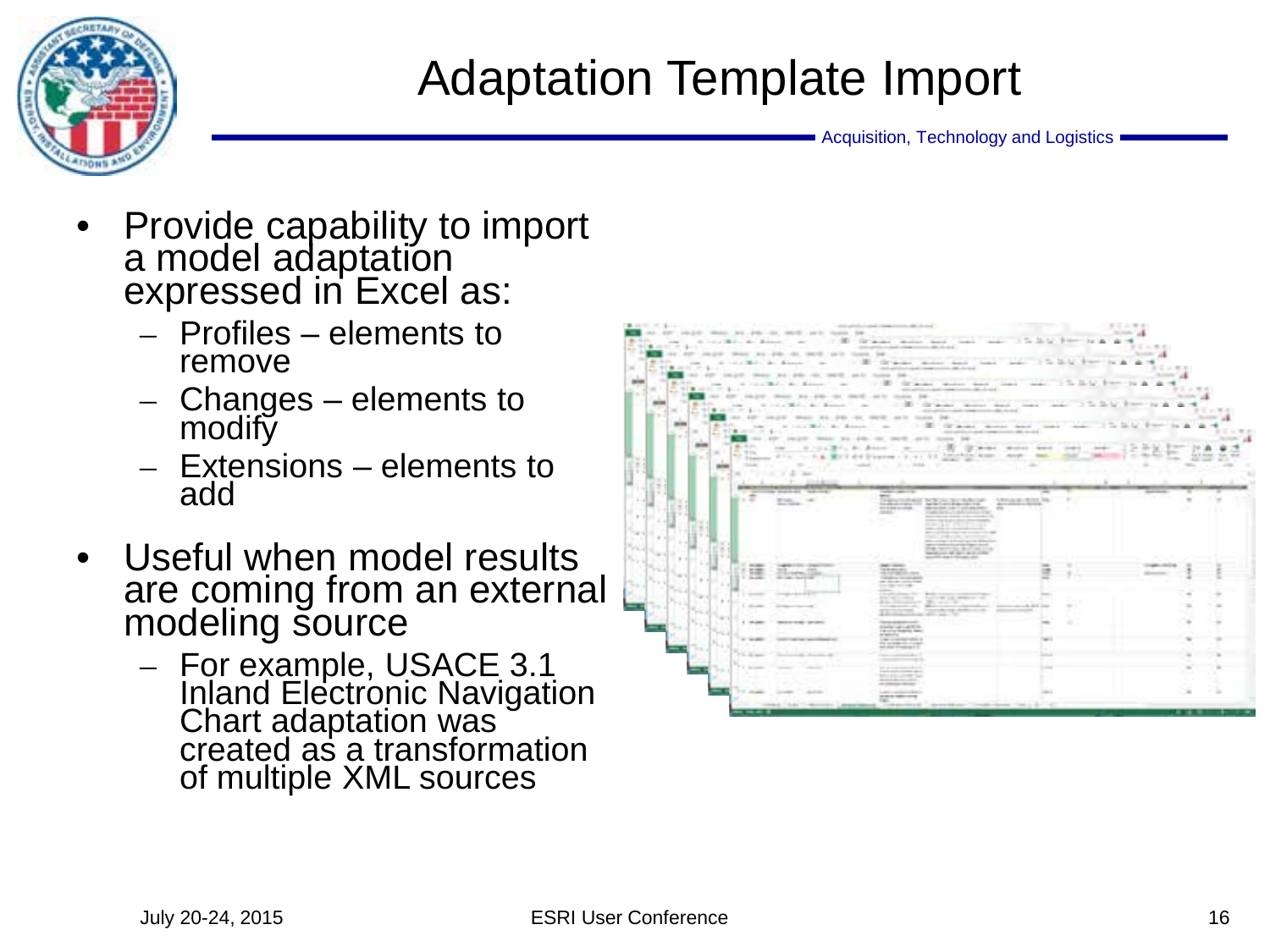

- Provide capability to import a model adaptation as XML Workspace document (Geodatabase XML)
- Useful when model (or partial model) exists as a geodatabase
- Coincides with Phase 1 of Migration (as we'll see later)
- Deployed July, 2015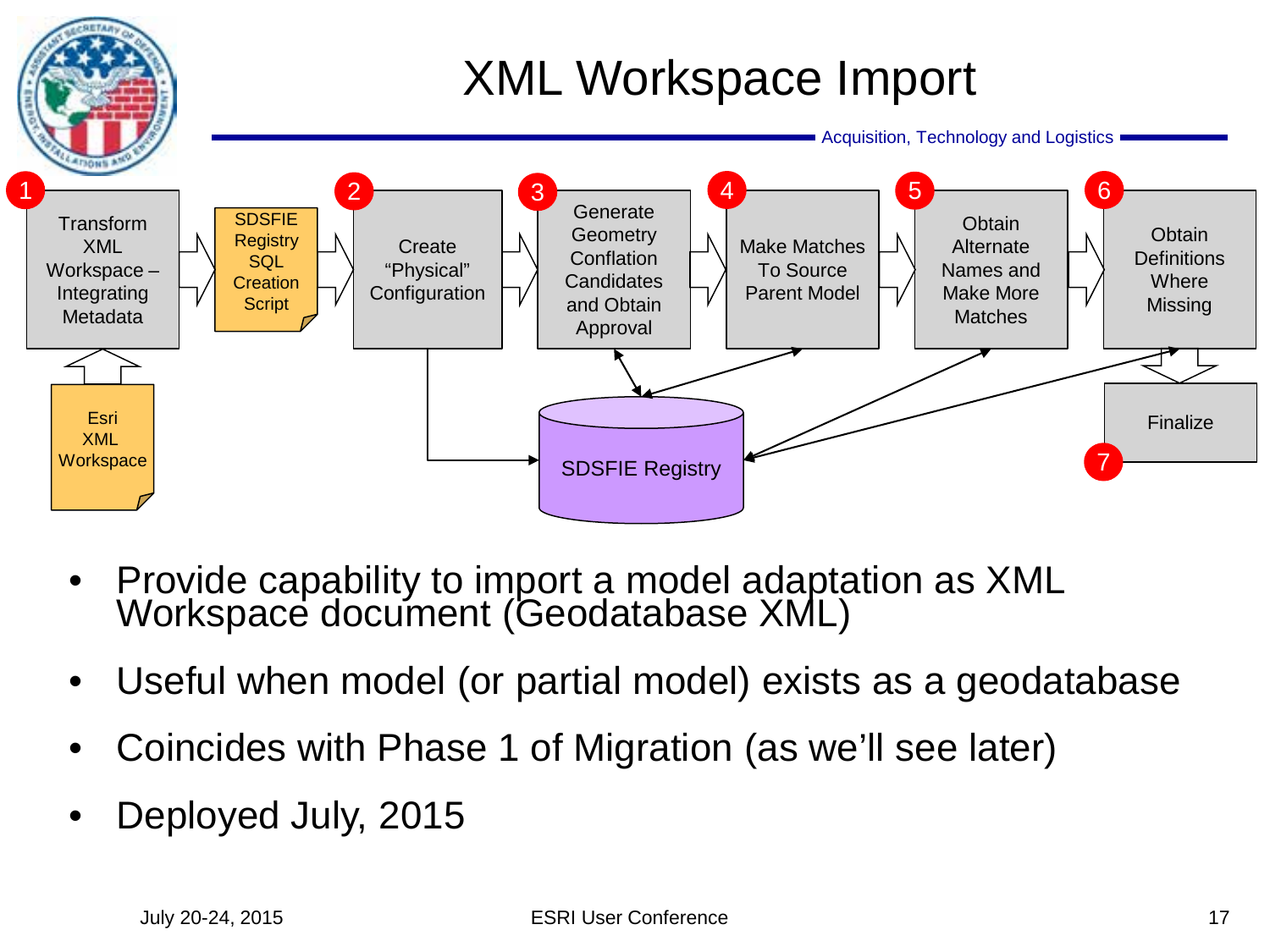

- Will provide capability to validate an XML Workspace document against an approved model
- Useful for determining if a geodatabase complies with a version of SDSFIE-V and to what degree
- Output will be Excel format

• Will depict

- Profiles what elements are in the approved model but not in the geodatabase.
- Extensions what elements are in the geodatabase, but not in the approved model
- Changes what properties of matching elements have changed
- Will highlight problem areas
- Deployed in late summer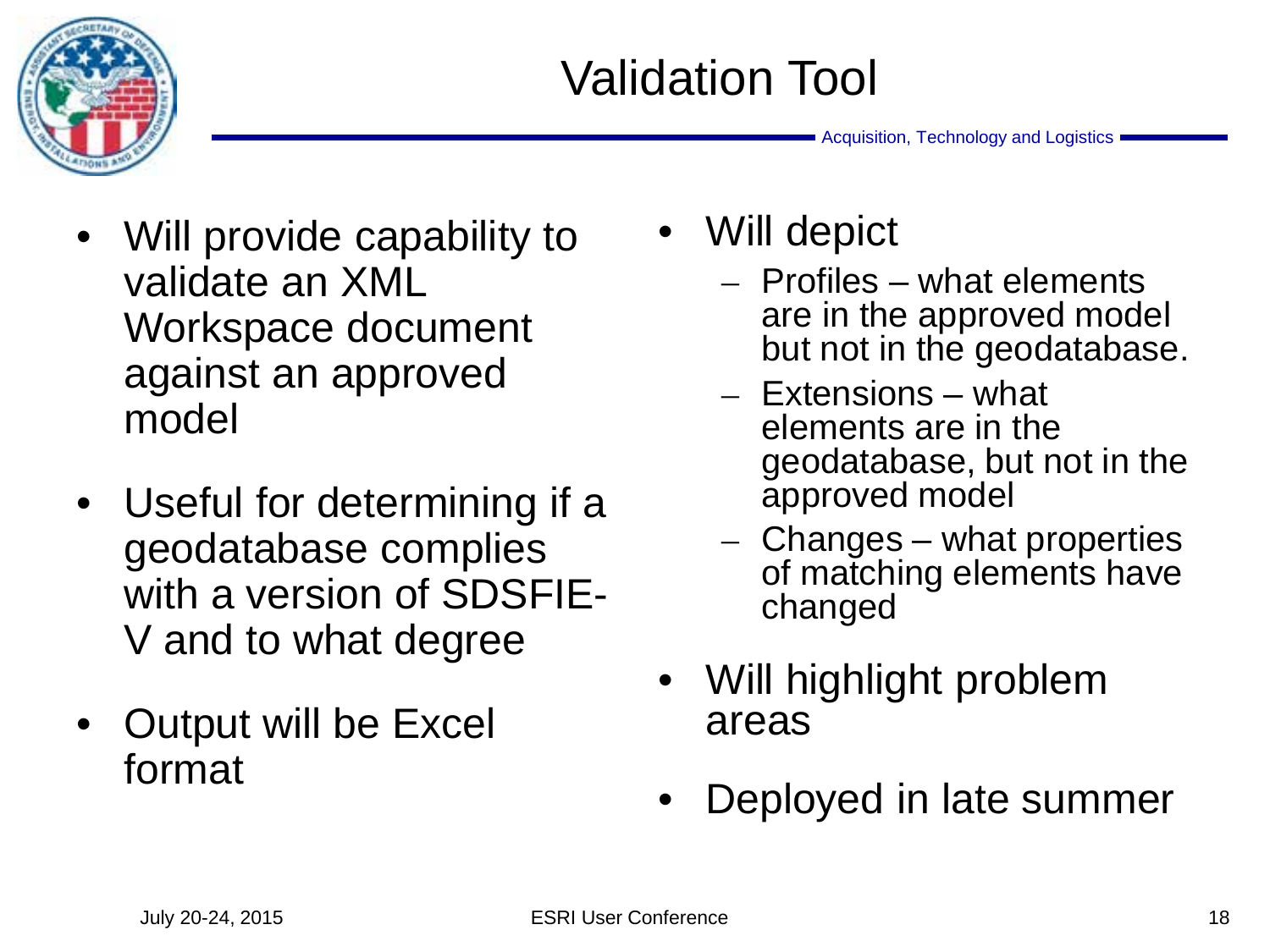

- Enable the migration of data that is in an SDSFIE-compliant database to a database that complies with a new version of SDSFIE.
- Enable partially- or non-compliant data to be migrated.
- Ensure that the workflow enforces existing policies, where applicable.
- Ensure that the workflow does not specifically allow or encourage users to avoid or violate existing policies.
- The workflow must work without installing software on the users machine.
- The workflow should be platform independent without significantly reducing the functionality.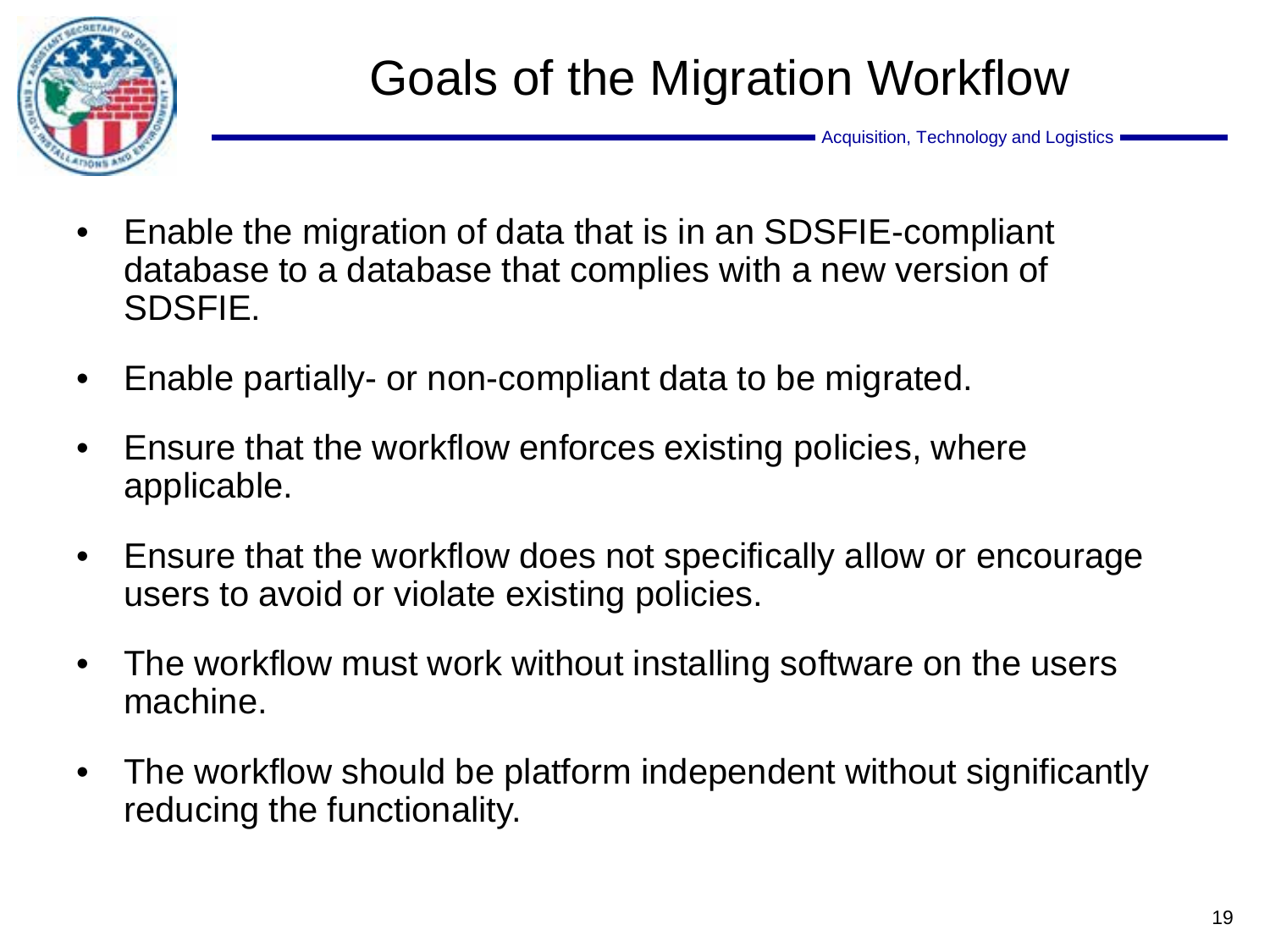

## Assumptions

- At least partial non-compliance of databases is the norm, not the exception.
- Users want to migrate non-compliant data together with compliant data and do not want two separate databases in the end.
- For the initial version of the Migration Workflow:
	- The starting point is an ESRI geodatabase and users can export an XML Workspace document describing that geodatabase.
	- The end point is an ESRI geodatabase and users can import an XML Workspace document to be used in the creation of the target geodatabase.
- Component managers will want the end point database to conform to a fully-defined, fully-justified schema that is in turn compliant with an approved adaptation.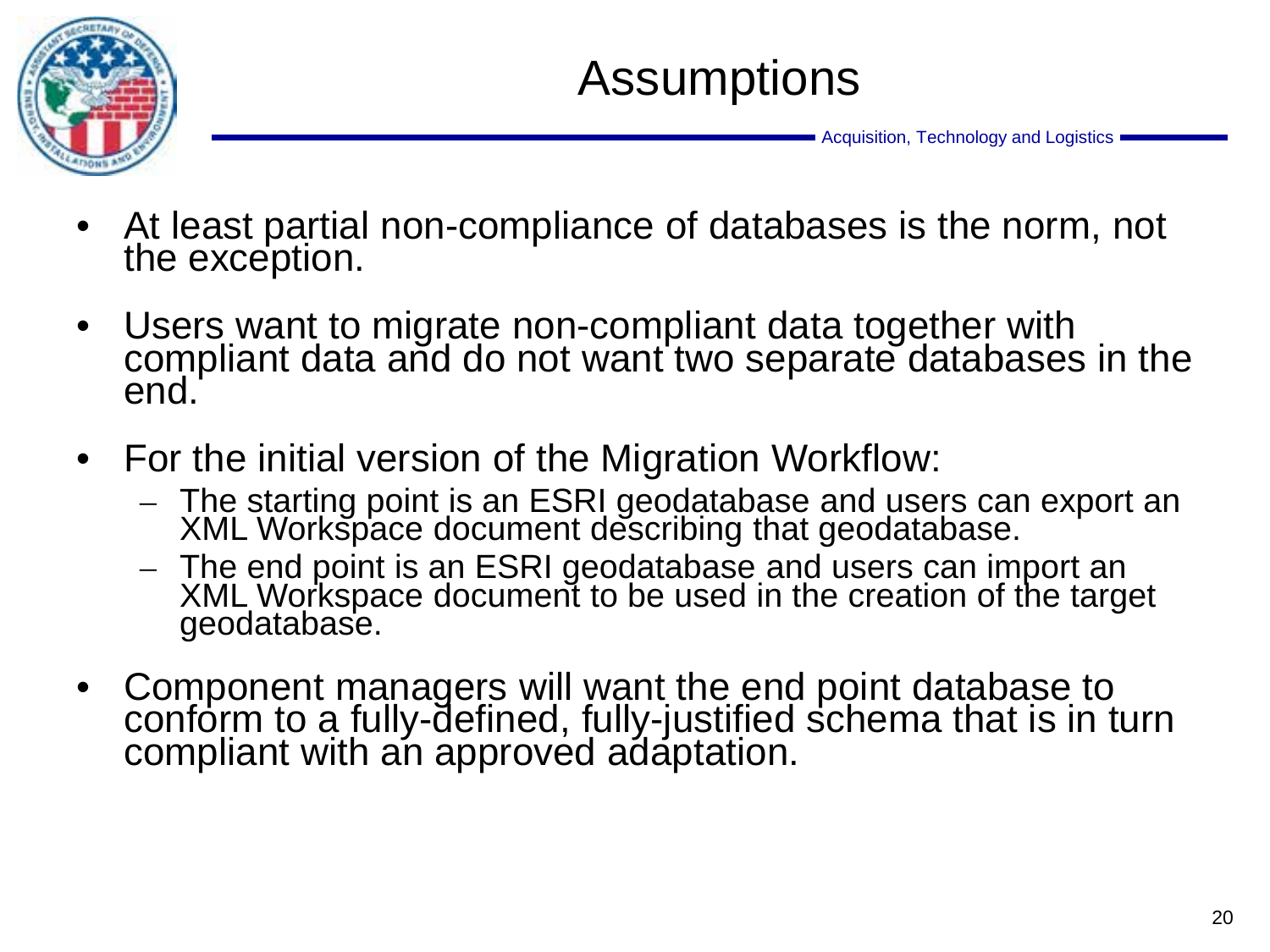# Migration Workflow

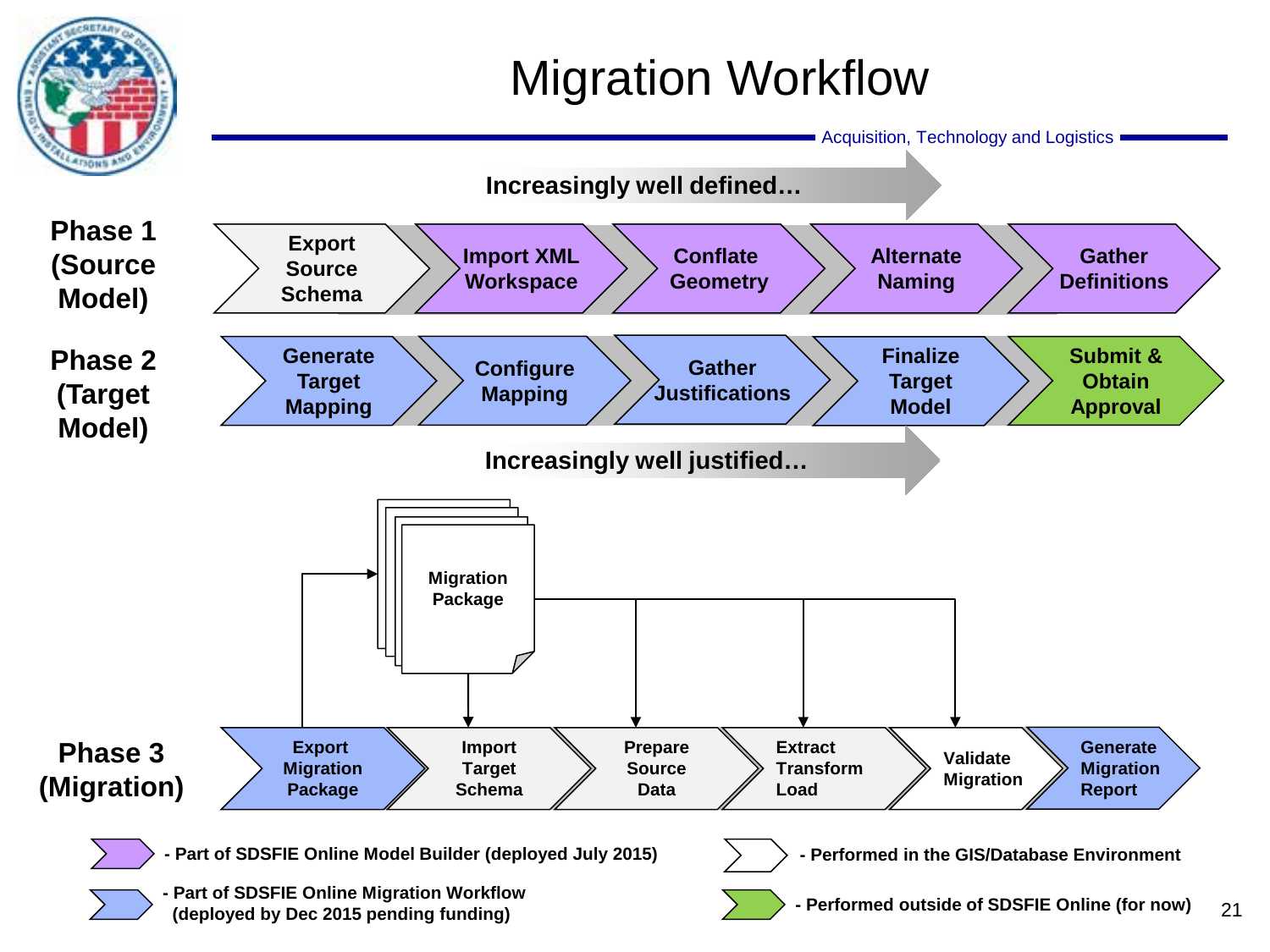

- In SDSFIE Online:
	- Export Target Schema as XML Workspace



- Import Target Schema
- Prepare Source Data
	- <sup>o</sup> Preform pre-migration task, such as Stash OBJECTID and GlobalID retention mitigation, etc.
- Extract Transform Load
	- o Use Production Mapping XREF Tool
- Validate Migration
	- o Use Data Reviewer to check migration results against the target
- Import Data Reviewer output
- Generate Migration Report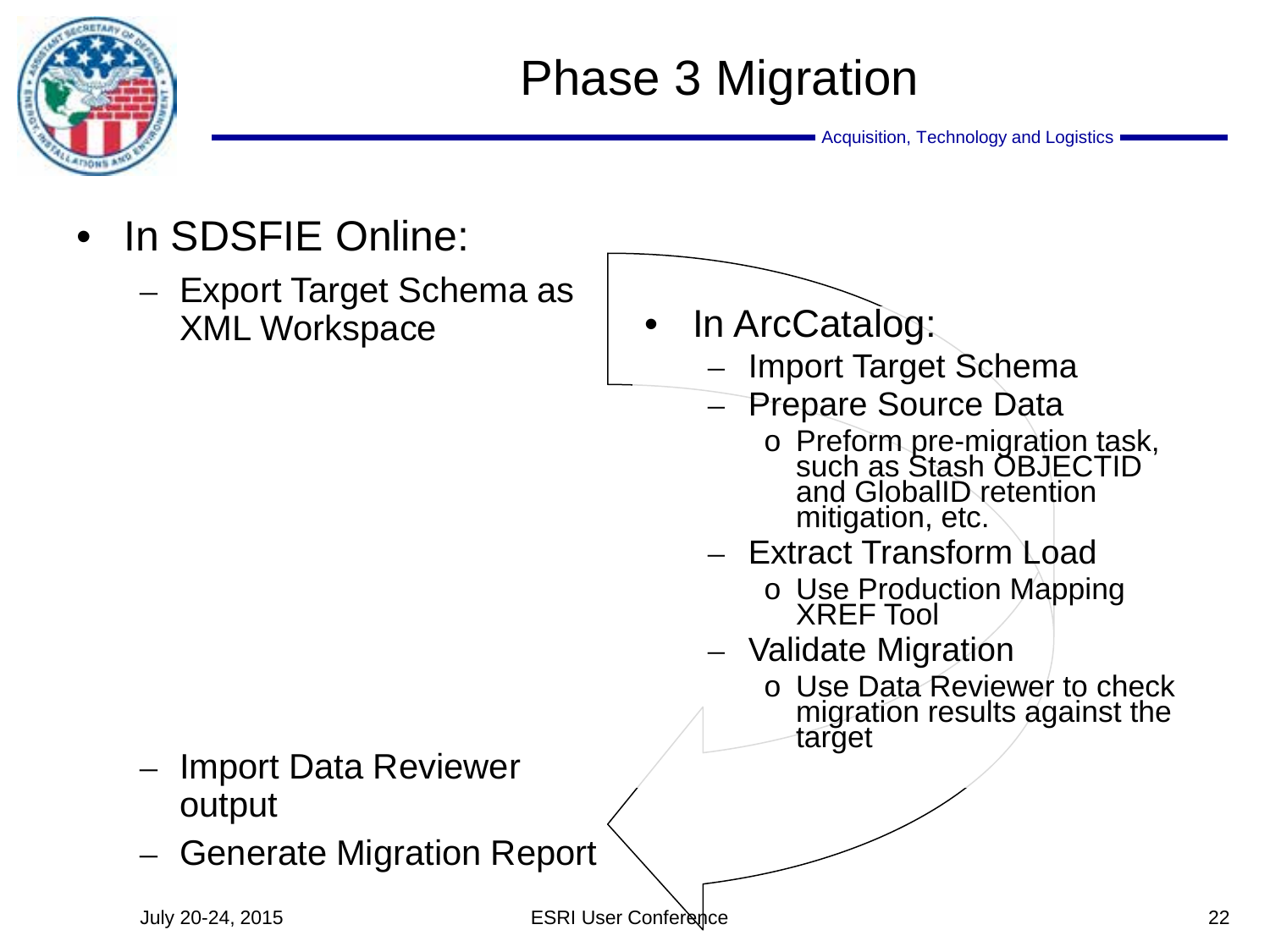

# SDSFIE-M Metadata Style for ArcGIS

- Provides the capability to edit SDSFIE-Metadata compliant metadata in ArcGIS
- Export to SMIS 1.0.2
- SDSFIE-M (SMIS) is a profile of:
	- ISO metadata
	- National System for Geospatial-Intelligence<br>Metadata Foundation
- Supports Information Security Markup tagging for unclassified data



| The rest from this aid field.<br><b>County Cold</b>                                                                                                                                                                                                                                                                                                                                                                                                                                                                                                                                                                                                                                                                                                                                                                                                                                                                                                                                                                                                                                                                                                                                                                                                                                                                                                    |                                                                                                                                                                                                                                                                                                                                                                                                                                                                                                                  |  |
|--------------------------------------------------------------------------------------------------------------------------------------------------------------------------------------------------------------------------------------------------------------------------------------------------------------------------------------------------------------------------------------------------------------------------------------------------------------------------------------------------------------------------------------------------------------------------------------------------------------------------------------------------------------------------------------------------------------------------------------------------------------------------------------------------------------------------------------------------------------------------------------------------------------------------------------------------------------------------------------------------------------------------------------------------------------------------------------------------------------------------------------------------------------------------------------------------------------------------------------------------------------------------------------------------------------------------------------------------------|------------------------------------------------------------------------------------------------------------------------------------------------------------------------------------------------------------------------------------------------------------------------------------------------------------------------------------------------------------------------------------------------------------------------------------------------------------------------------------------------------------------|--|
| <b>建筑空装机工业</b> 的工作中的 计子系<br>あほたに正らき<br>ITY Could Take Minist<br><b>MITAL FUEL</b><br>and who have a con-<br>294.476<br>in \$3 producers.<br>3 All at LAAS: II LANK 22-1<br><b>SERVICE</b><br><b>COMPANY</b><br>L.E. Jac. 1, Sat.<br>E.S. New Collections<br>1-31 Automake<br>Ex mattered<br>A 12-cars/incard<br>II is come-<br>A. Durante<br>115 MINUTES ARE<br><b>B.O. Federal Chronicles</b><br>$+1$ The process must<br>T telephone<br>4 19 Marchine an Alcoho<br>11-<br>of the stage flow for accounts of aged<br>A 12 Mount County<br><b>Subscribe</b><br><b>B</b> constructions of the<br>Lit lines.<br>a Moderal shear last<br>14 Health<br>L'étatement<br>a moral at<br><b>B</b> Countries<br>This can also kn<br>12 Hollywood Hard R.<br><b>SI-Allenton</b><br><b>Subscribe</b><br><b>BRANDMALL</b><br><b>Breviau Filling</b><br>14 meet-<br><b>Britishnik</b><br>A Box Box<br><b>Blackwood</b><br>FT BUREAU STORES<br>A recent<br><b>Birthdalene British</b><br>A REALEVALE<br>To New with the in-<br>L'American<br><b>Boother</b><br><b>Bisherman</b><br>1.0 Threat Endnet<br>The country of<br>Li Monte Molgover,<br>1 2 3 4<br>2 is form for faces and<br><b>Britannia</b><br>THAT HAT I ALL<br>11 Janet<br><b>Hardwidth Colum</b><br>E4-kasi<br>1. 22 1. 1947 full thanks in court and<br>Collection Struggle and London<br><b>COMMA</b> | at the technical<br>17/202010<br><b>Advertising</b><br><b>CONTRACTOR</b><br><b>CALIFORNIA</b><br>Turbley'swords<br>The comes newspaper as also and \$1000<br>to checke and<br>detecting increases were welcome.<br><b>STALL JUNE COMMON ROADS</b><br>2 19 3 100 St 20<br><b>Birdenia</b> Goldman<br>A is at the sign resolute interally all - all passes of a dis- property<br>8114114110011200112002110121002<br>St. Service Members Medal<br>Street the national controller to<br>\$1,000 to test modes to see |  |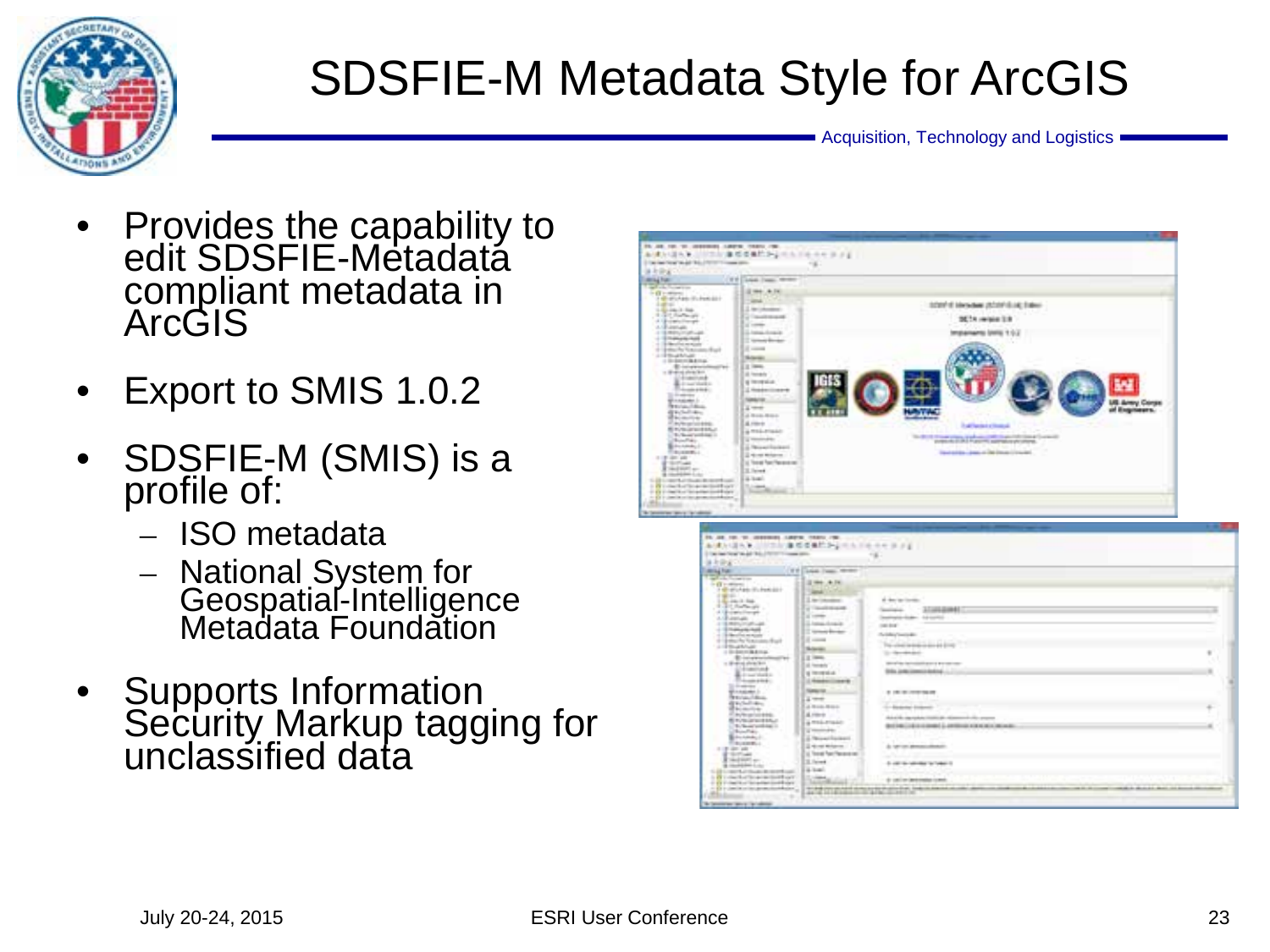

# Metadata Round-Tripping